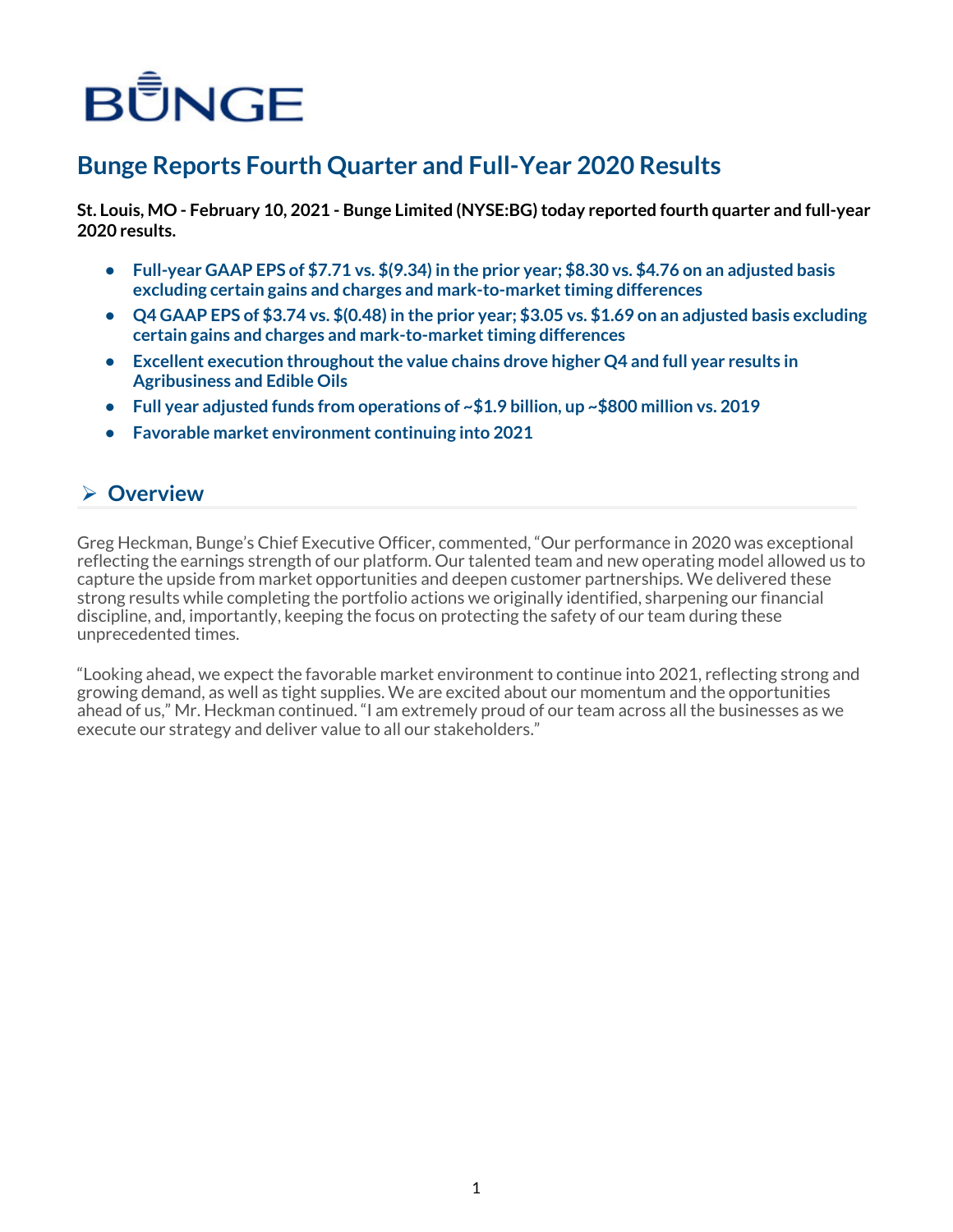### <span id="page-1-0"></span>Ø **Financial Highlights**

|                                                        |                            | <b>Quarter Ended</b><br>December 31, | <b>Year Ended</b><br>December 31, |                           |             |          |  |  |  |
|--------------------------------------------------------|----------------------------|--------------------------------------|-----------------------------------|---------------------------|-------------|----------|--|--|--|
| US\$ in millions, except per share data                |                            | 2020                                 | 2019                              |                           | 2020        | 2019     |  |  |  |
| Net income attributable to Bunge                       | \$                         | 551 \$                               | $(51)$ \$                         |                           | 1,145       | (1,280)  |  |  |  |
| Net income per common share-diluted                    | \$                         | $3.74$ \$                            | $(0.48)$ \$                       |                           | 7.71~\$     | (9.34)   |  |  |  |
| Mark-to-market timing differences <sup>(a)</sup>       | \$                         | $(0.05)$ \$                          | 0.42                              | $\mathbf{\hat{S}}$        | $0.92$ \$   | 0.18     |  |  |  |
| Certain (gains) and charges <sup>(b)</sup>             | \$                         | $(0.59)$ \$                          | 1.60                              | \$                        | $(0.27)$ \$ | 13.10    |  |  |  |
| Dilutive share basis difference - GAAP vs Adjusted (c) | \$                         | $\sqrt{2}$                           | 0.09                              | $\boldsymbol{\mathsf{S}}$ | \$          | 0.76     |  |  |  |
| Adjustment of redeemable noncontrolling interest (d)   | \$                         | $(0.05)$ \$                          | 0.06                              | $\frac{4}{5}$             | $(0.06)$ \$ | 0.06     |  |  |  |
| Adjusted Net income per common share-diluted (e)       | \$                         | $3.05$ \$                            | 1.69                              | $\boldsymbol{\mathsf{s}}$ | 8.30~\$     | 4.76     |  |  |  |
| Core Segment EBIT <sup>(e)(f)</sup>                    | \$                         | 780 \$                               | 244                               | <sup>\$</sup>             | $2,085$ \$  | 953      |  |  |  |
| Mark-to-market timing differences <sup>(a)</sup>       |                            | 4                                    | 82                                |                           | 190         | 35       |  |  |  |
| Certain (gains) & charges (b)                          |                            | (147)                                | 141                               |                           | (147)       | 264      |  |  |  |
| Adjusted Core Segment EBIT <sup>(e)</sup>              | $\frac{1}{2}$              | $637$ \$                             | 467                               | $\frac{1}{2}$             | $2,128$ \$  | 1,252    |  |  |  |
| Corporate and Other EBIT <sup>(e)</sup>                | \$                         | $(91)$ \$                            | $(168)$ \$                        |                           | $(365)$ \$  | (245)    |  |  |  |
| Certain (gains) & charges (b)                          |                            | 12                                   | 13                                |                           | 83          | 58       |  |  |  |
| Adjusted Corporate and Other EBIT <sup>(e)</sup>       | \$                         | $(79)$ \$                            | $(155)$ \$                        |                           | $(282)$ \$  | (187)    |  |  |  |
| Non-core Segment EBIT <sup>(e)(g)</sup>                | \$                         | $25$ \$                              | $(32)$ \$                         |                           | $(87)$ \$   | (1, 599) |  |  |  |
| Certain (gains) & charges (b)                          |                            |                                      | 85                                |                           |             | 1,692    |  |  |  |
| Adjusted Non-core Segment EBIT <sup>(e)</sup>          | $\boldsymbol{\mathsf{\$}}$ | $25$ \$                              | 53                                | $\frac{1}{2}$             | $(87)$ \$   | 93       |  |  |  |
| Total Segment EBIT <sup>(e)</sup>                      | \$                         | 714 \$                               | 44                                | $\boldsymbol{\mathsf{s}}$ | $1,633$ \$  | (891)    |  |  |  |
| Total Mark-to-market timing differences <sup>(a)</sup> |                            | $\overline{4}$                       | 82                                |                           | 190         | 35       |  |  |  |
| Total Certain (gains) & charges (b)                    |                            | (135)                                | 239                               |                           | (64)        | 2,014    |  |  |  |
| Adjusted Total Segment EBIT <sup>(e)</sup>             | \$                         | 583 \$                               | 365                               | $\boldsymbol{\mathsf{s}}$ | $1,759$ \$  | 1,158    |  |  |  |

*(a) Mark-to-market timing impact of certain commodity and freight contracts, readily marketable inventories, and related hedges associated with committed future operating capacity. See note 3 in the Additional Financial information section of this release for details.* 

*(b) Certain (gains) & charges included in Total Segment EBIT. See Additional Financial Information for details.* 

*(c) Dilutive share basis difference - GAAP vs. Adjusted represents the impact of using different weighted-average common shares outstanding in the denominators of the respective GAAP and Adjusted EPS calculations. See note 4 in the Additional Financial information section of this release for details.*

*(d) Retained earnings impact associated with an adjustment to the carrying amount of the redeemable noncontrolling interest recorded in respect of our 70% ownership in Bunge Loders Croklaan (Loders). See note 5 in the Additional Financial information section of this release for details.*

*(e) Core Segment EBIT, Adjusted Core Segment EBIT, Corporate and Other EBIT, Adjusted Corporate and Other EBIT, Non-core Segment EBIT, Adjusted Noncore Segment EBIT, Total Segment EBIT, Adjusted Total Segment EBIT, and Adjusted Net income per common share-diluted are non-GAAP financial measures. Reconciliations to the most directly comparable U.S. GAAP measures are included in the tables attached to this press release and the accompanying slide presentation posted on Bunge's website.* 

*(f) Core Segment earnings before interest and tax ("Core Segment EBIT") comprises the aggregate earnings before interest and tax ("EBIT") of Bunge's Agribusiness, Edible Oils Products, Milling Products and Fertilizer reportable segments, and excludes Bunge's Sugar & Bioenergy reportable segment and Corporate and Other activities.*

*(g) Non-core Segment EBIT comprises Bunge's Sugar & Bioenergy reportable segment EBIT, which reflects Bunge's share of the results of its 50/50 joint venture with BP p.l.c.*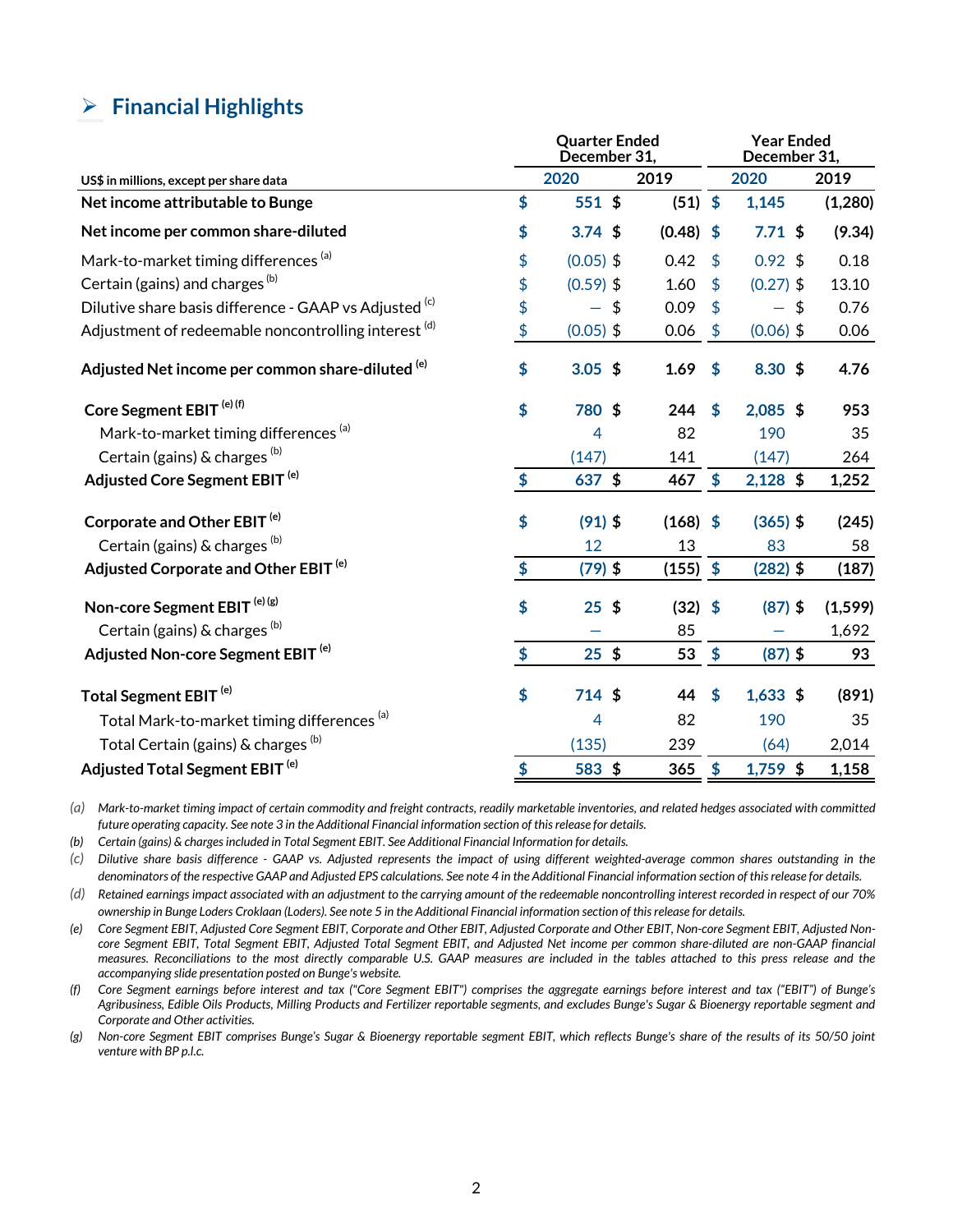# **Core Segments**

### **Agribusiness**

|                                                                       | <b>Quarter Ended</b> |                 |             |              |            | <b>Year Ended</b> |    |                |  |
|-----------------------------------------------------------------------|----------------------|-----------------|-------------|--------------|------------|-------------------|----|----------------|--|
| US\$ in millions, except volumes and per share data                   |                      | Dec 31, 2020    |             | Dec 31, 2019 |            | Dec 31, 2020      |    | Dec 31, 2019   |  |
| Volumes (in thousand metric tons)                                     |                      | 35,737          |             | 34,976       |            | 142,959           |    | 139,968        |  |
| <b>Net Sales</b>                                                      | \$                   | $9,282$ \$      |             | $7,412$ \$   |            | 29,529 \$         |    | 28,407         |  |
| <b>Gross Profit</b>                                                   | \$                   | 551 \$          |             | 302          | $\sqrt{5}$ | $1,780$ \$        |    | 1,093          |  |
| Selling, general and administrative<br>expense                        | \$                   | $(150)$ \$      |             | $(136)$ \$   |            | $(517)$ \$        |    | (487)          |  |
| Foreign exchange gains (losses)                                       | \$                   | 72 <sub>5</sub> |             | $42 \;$ \$   |            | 148 \$            |    | (34)           |  |
| <b>EBIT attributable to noncontrolling</b><br>interests               | \$                   | $(12)$ \$       |             | $(2)$ \$     |            | $(18)$ \$         |    | $\overline{2}$ |  |
| Other income (expense) - net                                          | \$                   | 3 <sup>5</sup>  |             |              | \$         | $43 \;$ \$        |    | 65             |  |
| Income (loss) from affiliates                                         | \$                   |                 | $3\sqrt{5}$ | 19           | $\sqrt{5}$ | $46 \;$ \$        |    | 43             |  |
| <b>Segment EBIT</b>                                                   | \$                   | 467 \$          |             | $225$ \$     |            | $1,482$ \$        |    | 682            |  |
| Mark-to-market timing differences                                     |                      | 7               |             | 95           |            | 182               |    | 48             |  |
| Certain (gains) & charges                                             |                      |                 |             | 15           |            |                   |    | 117            |  |
| <b>Adjusted Segment EBIT</b>                                          | \$                   | 474 \$          |             | 335 $$$      |            | $1,664$ \$        |    | 847            |  |
| Certain (gains) & charges, Net Income (Loss)<br>Attributable to Bunge | \$                   |                 | \$          | $11 \quad $$ |            |                   | \$ | 106            |  |
| Certain (gains) & charges, Earnings Per Share                         | \$                   |                 | \$          | 0.07         | \$         |                   | \$ | 0.70           |  |

### *Oilseeds (2)*

|                                   | <b>Quarter Ended</b> |              | Year Ended |              |  |              |
|-----------------------------------|----------------------|--------------|------------|--------------|--|--------------|
| US\$ in millions                  | Dec 31, 2020         | Dec 31, 2019 |            | Dec 31, 2020 |  | Dec 31, 2019 |
| Oilseeds EBIT                     | $233 \text{ } $5$    | 66           |            | $855$ \$     |  | 415          |
| Mark-to-market timing differences | 42                   | 95           |            | 196          |  | 48           |
| Certain (gains) & charges         |                      | Ο            |            |              |  | 86           |
| <b>Adjusted Oilseed EBIT</b>      | 275S                 | 170          |            | $1,051$ \$   |  | 549          |

In Oilseeds, higher results were primarily driven by softseed processing where earnings were higher in all regions supported by strong vegetable oil demand. Soy processing results were in line with the prior year as improvements in North America and Asia were offset by South America and Europe.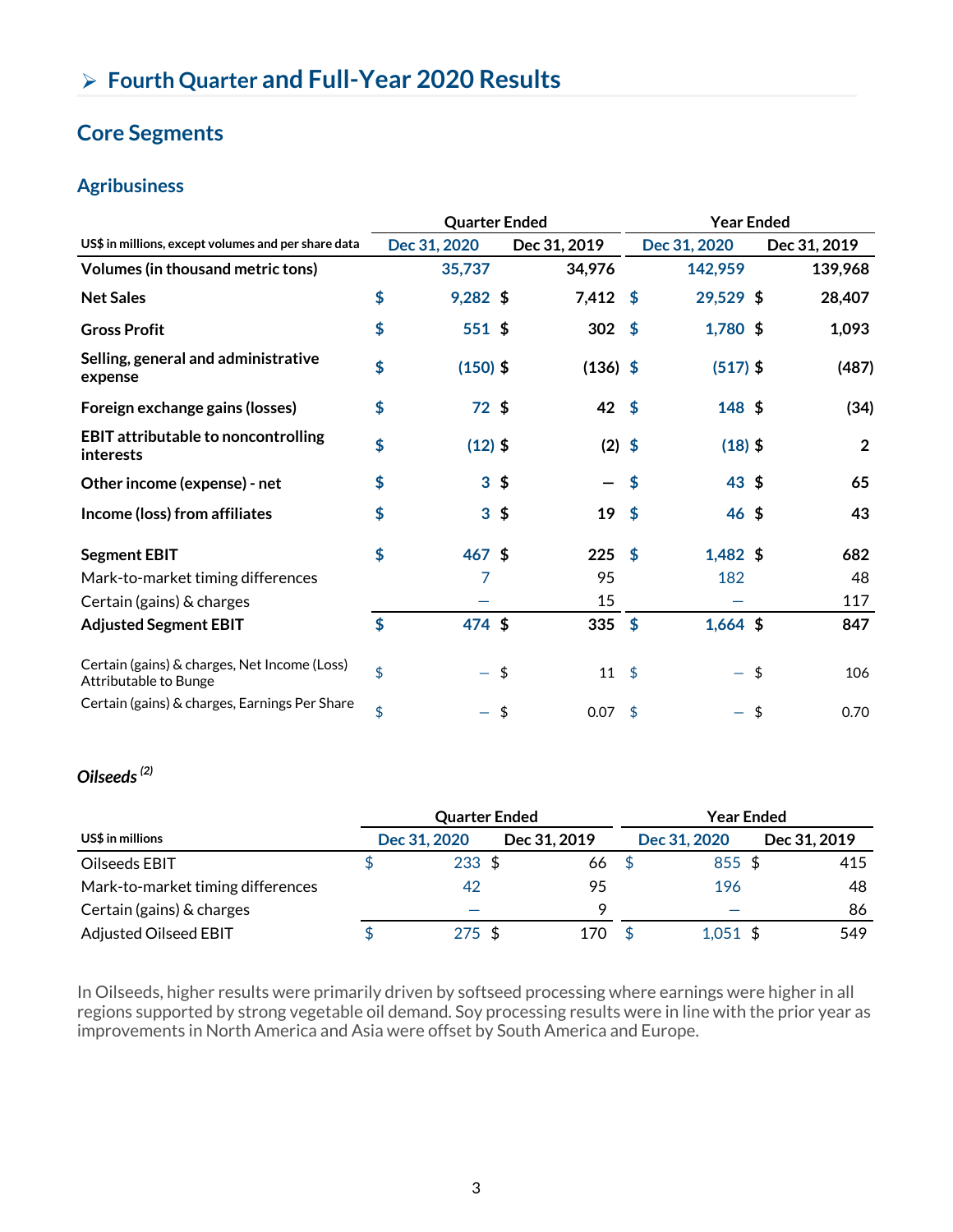#### *Grains (2)*  $\overline{a}$

|                                   | <b>Quarter Ended</b> |              | <b>Year Ended</b> |              |              |  |
|-----------------------------------|----------------------|--------------|-------------------|--------------|--------------|--|
| US\$ in millions                  | Dec 31, 2020         | Dec 31, 2019 |                   | Dec 31, 2020 | Dec 31, 2019 |  |
| <b>Grains EBIT</b>                | $234 \text{ } $5$    | 159          |                   | $627$ \$     | 267          |  |
| Mark-to-market timing differences | (35)                 |              |                   | (14)         |              |  |
| Certain (gains) & charges         |                      |              |                   |              | 31           |  |
| <b>Adjusted Grains EBIT</b>       | 199S                 | 165          |                   | $613 \;$ \$  | 298          |  |

In Grains, higher results were primarily driven by our North American operations, which benefited from strong export demand and execution. Results also benefited from favorable risk management and optimization in our global trading and distribution business. In South America, earnings decreased largely due to lower origination volumes as farmers had accelerated sales earlier in the year.

### **Edible Oil Products**

|                                                                       |    | <b>Quarter Ended</b> |                  | <b>Year Ended</b> |                                |  |                |
|-----------------------------------------------------------------------|----|----------------------|------------------|-------------------|--------------------------------|--|----------------|
| US\$ in millions, except volumes and per share data                   |    | Dec 31, 2020         | Dec 31, 2019     |                   | Dec 31, 2020                   |  | Dec 31, 2019   |
| Volumes (in thousand metric tons)                                     |    | 2,414                | 2,507            |                   | 9,515                          |  | 9,606          |
| <b>Net Sales</b>                                                      | \$ | $2,715$ \$           | $2,422$ \$       |                   | $9,601$ \$                     |  | 9,186          |
| <b>Gross Profit</b>                                                   | \$ | 287 \$               | 162 <sup>5</sup> |                   | 738 \$                         |  | 612            |
| Selling, general and administrative<br>expense                        | \$ | $(110)$ \$           | $(114)$ \$       |                   | $(388)$ \$                     |  | (376)          |
| Foreign exchange gains (losses)                                       | \$ | $(2)$ \$             | $(5)$ \$         |                   | $(2)$ \$                       |  | (1)            |
| <b>EBIT attributable to noncontrolling</b><br>interests               | \$ | $(6)$ \$             | 20               | $\sqrt{5}$        | $(3)$ \$                       |  | $\overline{7}$ |
| Other income (expense) - net                                          | \$ | 98 \$                | $(103)$ \$       |                   | $95$ \$                        |  | (121)          |
| Income (loss) from affiliates                                         | \$ |                      | \$               | \$                | \$<br>$\overline{\phantom{0}}$ |  |                |
| <b>Segment EBIT</b>                                                   | \$ | $267$ \$             | $(40)$ \$        |                   | 440 \$                         |  | 121            |
| Mark-to-market timing differences                                     |    | (9)                  | (13)             |                   | (1)                            |  | (13)           |
| Certain (gains) & charges                                             |    | (145)                | 128              |                   | (145)                          |  | 142            |
| <b>Adjusted Segment EBIT</b>                                          | \$ | $113$ \$             | $75$ \$          |                   | $294$ \$                       |  | 250            |
| Certain (gains) & charges, Net Income (Loss)<br>Attributable to Bunge | \$ | $(96)$ \$            | 110              | \$                | $(96)$ \$                      |  | 124            |
| Certain (gains) & charges, Earnings Per Share                         | \$ | $(0.65)$ \$          | $0.74$ \$        |                   | $(0.65)$ \$                    |  | 0.83           |

#### **Edible Oil Products Summary**

The strong performance in the quarter was primarily driven by higher margins in our consumer business in Brazil as a result of tight supply and strong demand. Higher results in North America were largely due to increased demand from the renewable diesel sector. Results were also higher in Asia driven by lower costs. Earnings declined in Europe primarily due to lower margins.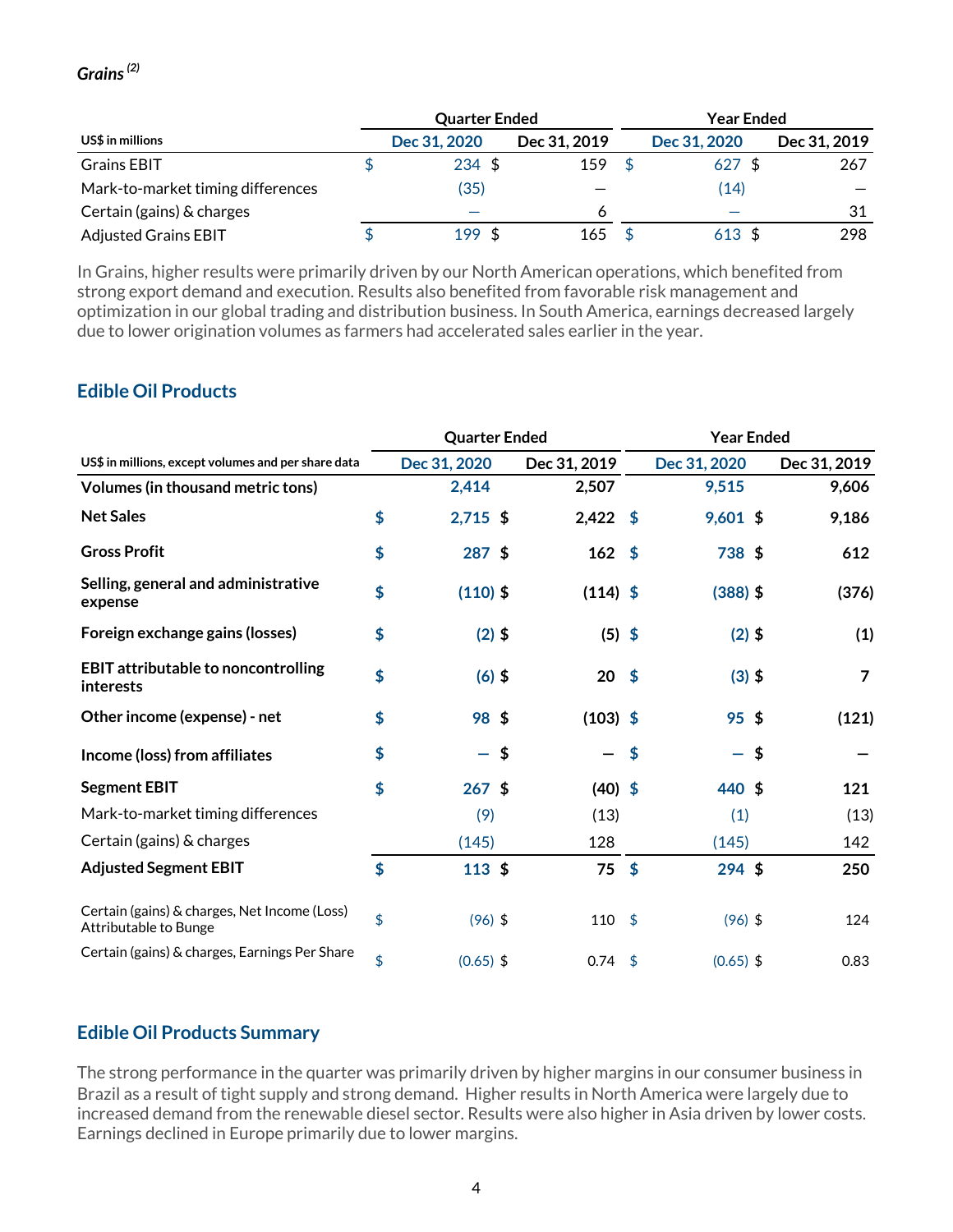#### **Milling Products** í

|                                                                       |                            | <b>Quarter Ended</b> |                |                   | <b>Year Ended</b>  |                |              |  |
|-----------------------------------------------------------------------|----------------------------|----------------------|----------------|-------------------|--------------------|----------------|--------------|--|
| US\$ in millions, except volumes and per share data                   |                            | Dec 31, 2020         |                | Dec 31, 2019      |                    | Dec 31, 2020   | Dec 31, 2019 |  |
| Volumes (in thousand metric tons)                                     |                            | 1,208                |                | 1,182             |                    | 4,663          | 4,531        |  |
| <b>Net Sales</b>                                                      | \$                         | 435 \$               |                | $446 \text{ }$ \$ |                    | $1,648$ \$     | 1,739        |  |
| <b>Gross Profit</b>                                                   | \$                         | $36 \;$ \$           |                | 30                | $\sqrt{5}$         | 171 \$         | 160          |  |
| Selling, general and administrative<br>expense                        | \$                         | $(27)$ \$            |                | $(23)$ \$         |                    | $(97)$ \$      | (98)         |  |
| Foreign exchange gains (losses)                                       | \$                         |                      | 5 <sup>5</sup> | $\mathbf{1}$      | \$                 | $6\frac{4}{3}$ | 4            |  |
| Other income (expense) - net                                          | \$                         |                      | \$             | 19                | $\mathbf{\hat{S}}$ | $(1)$ \$       | 22           |  |
| Income (loss) from affiliates                                         | \$                         |                      | \$             |                   | \$                 | $(1)$ \$       |              |  |
| <b>Segment EBIT</b>                                                   | \$                         | $14 \;$ \$           |                | 27                | - \$               | 78 \$          | 88           |  |
| Mark-to-market timing differences                                     |                            | 6                    |                |                   |                    | 9              |              |  |
| Certain (gains) & charges                                             |                            | (2)                  |                | (2)               |                    | (2)            | 5            |  |
| <b>Adjusted Segment EBIT</b>                                          | $\boldsymbol{\mathsf{\$}}$ | $18 \;$ \$           |                | 25                | \$                 | $85 \;$ \$     | 93           |  |
| Certain (gains) & charges, Net Income (Loss)<br>Attributable to Bunge | \$                         | $(1)$ \$             |                |                   | \$                 | $(1)$ \$       | 5            |  |
| Certain (gains) & charges, Earnings Per Share                         | \$                         |                      | \$             |                   | \$                 | $\sqrt{2}$     | 0.05         |  |

### **Milling Products Summary**

Lower results in the quarter were driven by North America, which was impacted by lower volumes and margins, as well as a loss of earnings from our rice milling operation that was sold during the quarter. Results in South America were comparable with last year as higher volumes were offset by lower margins.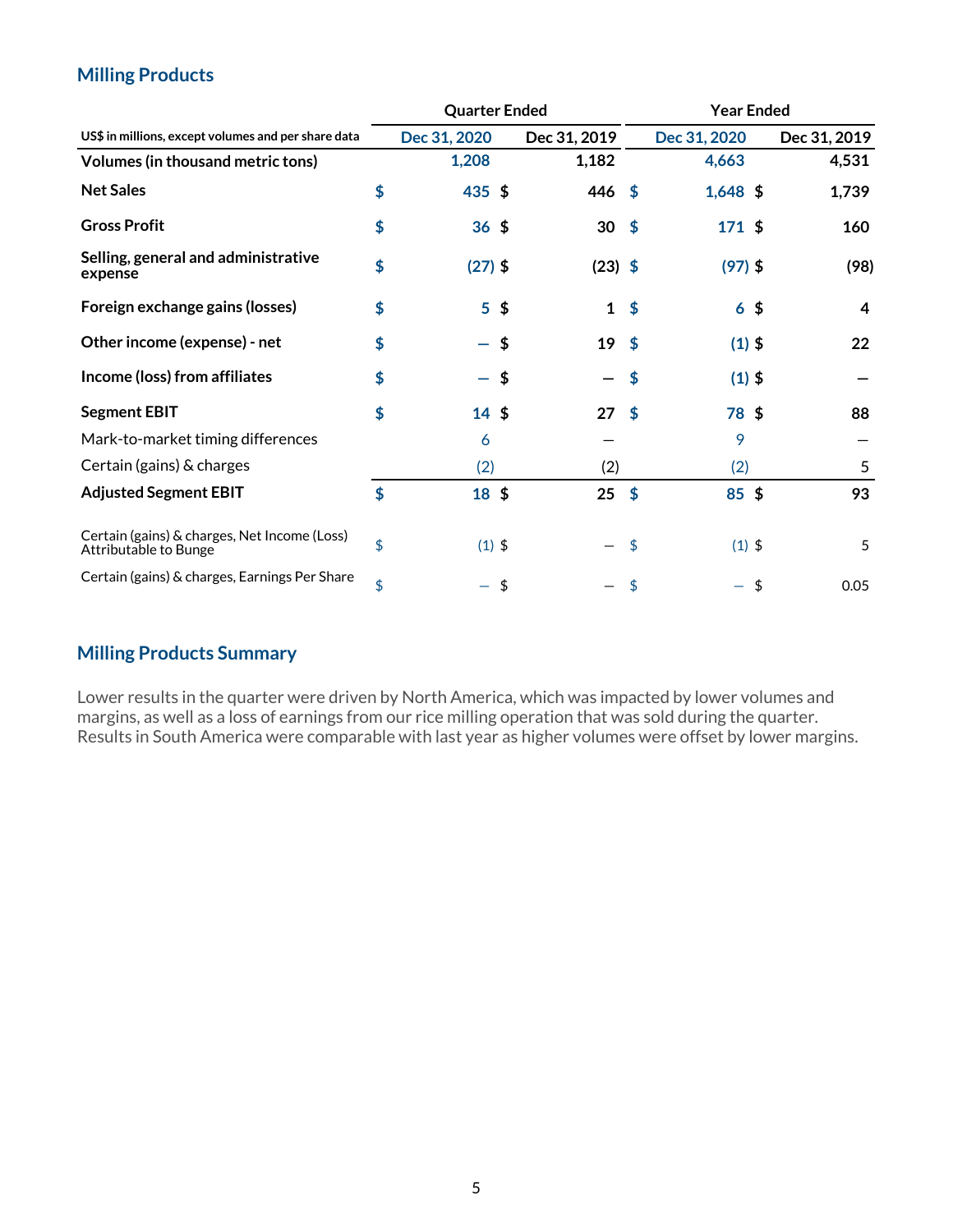### **Fertilizer**

|                                                                       |    | <b>Quarter Ended</b> |      | <b>Year Ended</b> |               |                          |    |              |
|-----------------------------------------------------------------------|----|----------------------|------|-------------------|---------------|--------------------------|----|--------------|
| US\$ in millions, except volumes and per share data                   |    | Dec 31, 2020         |      | Dec 31, 2019      |               | Dec 31, 2020             |    | Dec 31, 2019 |
| Volumes (in thousand metric tons)                                     |    | 501                  |      | 495               |               | 1,537                    |    | 1,508        |
| <b>Net Sales</b>                                                      | \$ | $160*$               |      | $165$ \$          |               | 484 \$                   |    | 520          |
| <b>Gross Profit</b>                                                   | \$ | 37 <sup>5</sup>      |      | $34 \; \text{S}$  |               | 98 \$                    |    | 78           |
| Selling, general and administrative<br>expense                        | \$ | $(4)$ \$             |      | $(1)$ \$          |               | $(11)$ \$                |    | (13)         |
| Foreign exchange gains (losses)                                       | \$ | $(1)$ \$             |      |                   | \$            |                          | \$ |              |
| Income (loss) from affiliates                                         | \$ | - \$                 |      |                   | \$            | $\overline{\phantom{0}}$ | \$ |              |
| <b>Segment EBIT</b>                                                   | \$ | $32 \;$ \$           |      | 32                | $\frac{1}{2}$ | $85 \;$ \$               |    | 62           |
| Certain (gains) & charges                                             |    |                      |      |                   |               |                          |    |              |
| <b>Adjusted Segment EBIT</b>                                          | \$ | $32 \;$ \$           |      | $32 \quad $$      |               | $85 \text{ }$ \$         |    | 62           |
| Certain (gains) & charges, Net Income (Loss)<br>Attributable to Bunge | \$ |                      | - \$ |                   | \$            | -                        | \$ |              |
| Certain (gains) & charges, Earnings Per Share                         | \$ |                      | \$   |                   | \$            |                          | \$ |              |

# **Fertilizer Summary**

Fertilizer results in the quarter were comparable to the prior year.

# **Corporate and Other**

|                                                                       |    | <b>Quarter Ended</b> |              | <b>Year Ended</b> |                   |              |  |
|-----------------------------------------------------------------------|----|----------------------|--------------|-------------------|-------------------|--------------|--|
| US\$ in millions, except per share data                               |    | Dec 31, 2020         | Dec 31, 2019 |                   | Dec 31, 2020      | Dec 31, 2019 |  |
| <b>Gross Profit</b>                                                   | \$ | $(3)$ \$             | $(7)$ \$     |                   | $(5)$ \$          | 3            |  |
| Selling, general and administrative<br>expense                        | \$ | $(75)$ \$            | $(100)$ \$   |                   | $(345)$ \$        | (339)        |  |
| Foreign exchange gains (losses)                                       | \$ | $1 \,$ \$            | $1 \quad$    |                   | $(2)$ \$          | 3            |  |
| Other income (expense) - net                                          | \$ | $(14)$ \$            | $(62)$ \$    |                   | $(13)$ \$         | 88           |  |
| <b>Segment EBIT</b>                                                   | \$ | (91) \$              | $(168)$ \$   |                   | $(365)$ \$        | (245)        |  |
| Certain (gains) & charges                                             |    | 12                   | 13           |                   | 83                | 58           |  |
| <b>Adjusted Segment EBIT</b>                                          | \$ | $(79)$ \$            | $(155)$ \$   |                   | $(282)$ \$        | (187)        |  |
| Certain (gains) & charges, Net Income (Loss)<br>Attributable to Bunge | \$ | 9 <sup>6</sup>       | $41 \;$ \$   |                   | 57 <sub>5</sub>   | 47           |  |
| Certain (gains) & charges, Earnings Per Share                         | \$ | $0.06$ \$            | 0.26         | - \$              | $0.38 \text{ } $$ | 0.30         |  |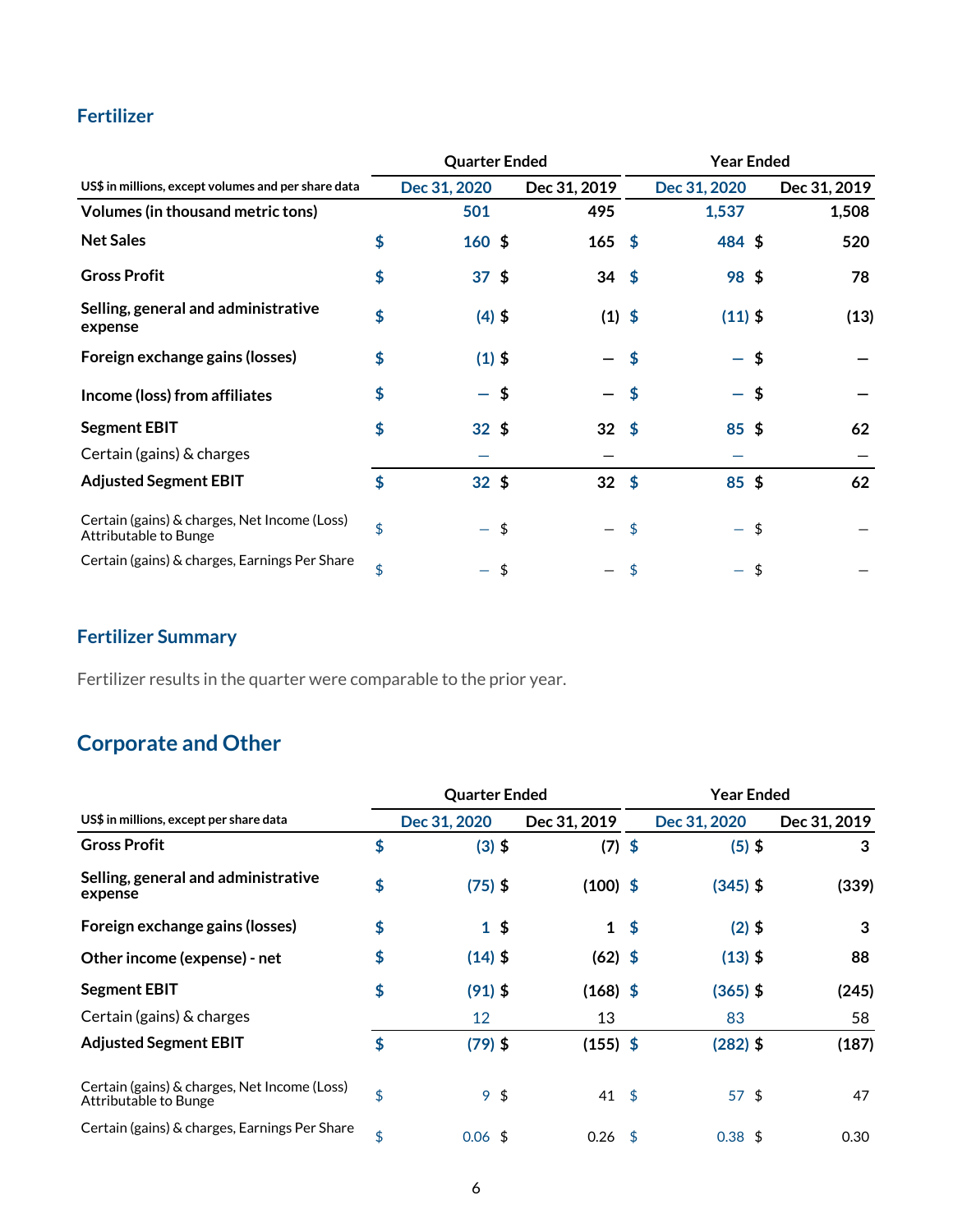#### *Corporate*

|                           | <b>Quarter Ended</b> |              | <b>Year Ended</b> |              |              |  |
|---------------------------|----------------------|--------------|-------------------|--------------|--------------|--|
| US\$ in millions          | Dec 31, 2020         | Dec 31, 2019 |                   | Dec 31, 2020 | Dec 31, 2019 |  |
| Corporate EBIT            | $(93)$ \$            | (108)        |                   | $(313)$ \$   | (343)        |  |
| Certain (gains) & charges | 12                   | 13           |                   | 17           | 58           |  |
| Adjusted Corporate EBIT   | $(81)$ \$            | (95)         |                   | $(296)$ \$   | (285)        |  |

*Other*

|                            | <b>Quarter Ended</b> |              | <b>Year Ended</b> |              |              |  |
|----------------------------|----------------------|--------------|-------------------|--------------|--------------|--|
| US\$ in millions           | Dec 31, 2020         | Dec 31, 2019 |                   | Dec 31, 2020 | Dec 31, 2019 |  |
| Other EBIT                 |                      | (60)         |                   | (52) \$      | 98           |  |
| Certain (gains) & charges  | _                    |              |                   | 66           |              |  |
| <b>Adjusted Other EBIT</b> |                      | (60)         |                   | 14S          | 98           |  |

#### **Corporate and Other Summary**

Total adjusted EBIT for Corporate and Other was comprised of \$(81) million from Corporate and \$2 million from Other. This compares to \$(95) million from Corporate and \$(60) million from Other for the prior year period. The decrease in Corporate expenses during the quarter primarily related to the timing of recognition of performance-based compensation in prior year. The increase in Other reflects the prior year impact of our investment in Beyond Meat.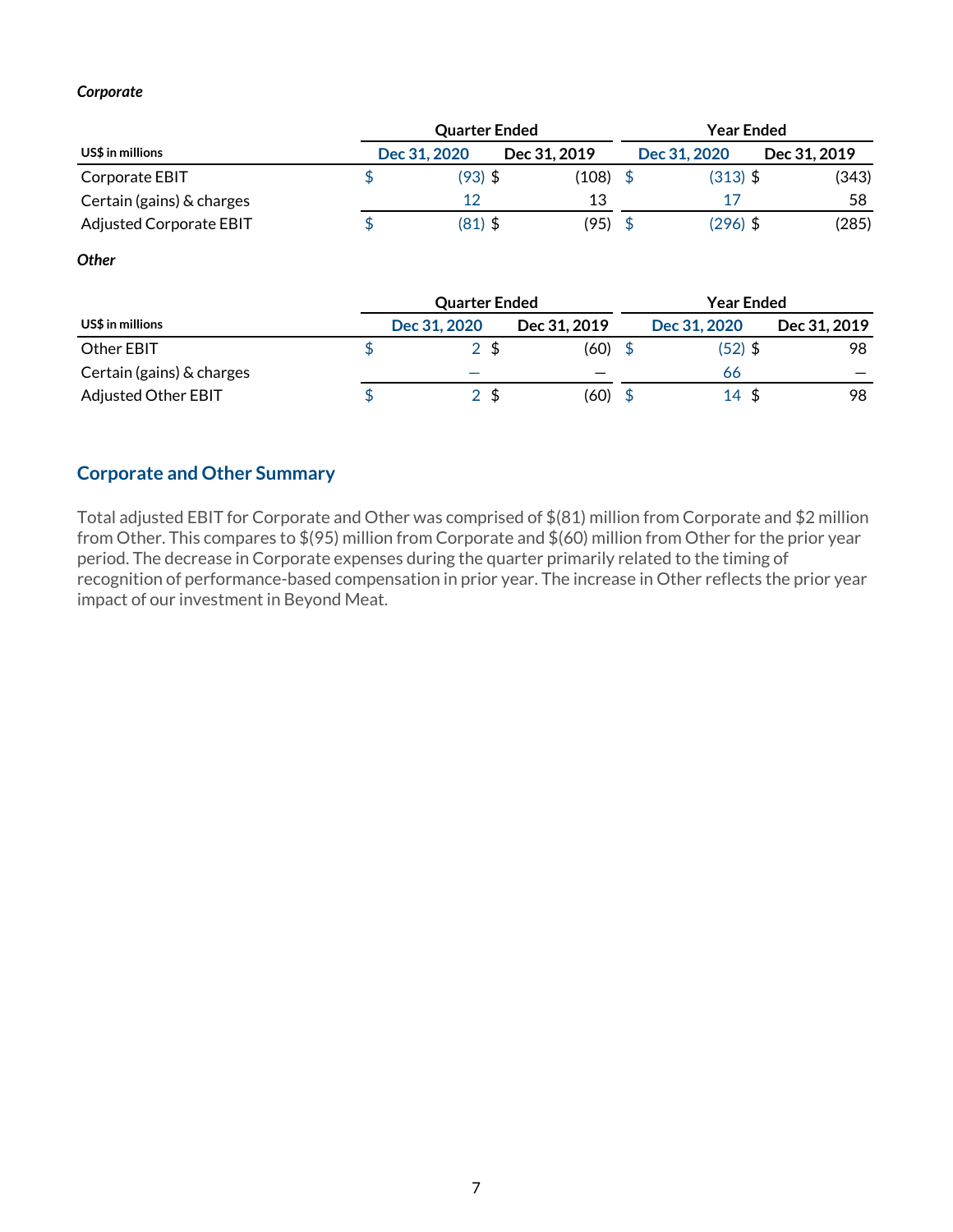#### **Non-core Segments** í

### **Sugar & Bioenergy**

| US\$ in millions, except volumes and per share data                   |    | <b>Quarter Ended</b> |                |           | <b>Year Ended</b>          |                |    |              |  |
|-----------------------------------------------------------------------|----|----------------------|----------------|-----------|----------------------------|----------------|----|--------------|--|
|                                                                       |    | Dec 31, 2020         |                |           |                            | Dec 31, 2020   |    | Dec 31, 2019 |  |
| Volumes (in thousand metric tons)                                     |    | 90                   |                | 1,109     |                            | 334            |    | 3,836        |  |
| <b>Net Sales</b>                                                      | \$ | 18 \$                |                | $338*$    |                            | $142$ \$       |    | 1,288        |  |
| <b>Gross Profit</b>                                                   | \$ | $(4)$ \$             |                | $50*$     |                            | $3\sqrt{5}$    |    | (1,404)      |  |
| Selling, general and administrative<br>expense                        | \$ |                      | $1 \,$ \$      | $(8)$ \$  |                            |                | \$ | (38)         |  |
| Foreign exchange gains (losses)                                       | \$ | - \$                 |                | $(9)$ \$  |                            |                | \$ | (89)         |  |
| Other income (expense) - net                                          | \$ |                      | 2 <sup>5</sup> | $(66)$ \$ |                            | 2 <sup>5</sup> |    | (65)         |  |
| Income (loss) from affiliates                                         | \$ | $26 \;$ \$           |                |           | $\boldsymbol{\mathsf{\$}}$ | $(92)$ \$      |    | (3)          |  |
| <b>Segment EBIT</b>                                                   | \$ | $25 \;$ \$           |                | $(32)$ \$ |                            | $(87)$ \$      |    | (1, 599)     |  |
| Certain (gains) & charges                                             |    |                      |                | 85        |                            |                |    | 1,692        |  |
| <b>Adjusted Segment EBIT</b>                                          | \$ | $25$ \$              |                | 53        | $\sqrt{5}$                 | $(87)$ \$      |    | 93           |  |
| Certain (gains) & charges, Net Income (Loss)<br>Attributable to Bunge | \$ |                      | \$             | 80        | $\mathfrak{s}$             |                | \$ | 1,687        |  |
| Certain (gains) & charges, Earnings Per Share                         | \$ |                      | \$             | 0.53      | - \$                       |                | \$ | 11.22        |  |

### **Sugar & Bioenergy Summary**

Segment results for this quarter reflected our share of the results of the 50/50 joint venture with BP. By contrast, most of fourth quarter 2019 reflected our 100 percent ownership of the Brazilian sugar and bioenergy operations that we contributed to the joint venture in December 2019.

Results in the quarter benefited from higher year-over-year average ethanol prices in local currency, as well as improved industrial efficiency. Earnings in the fourth quarter of last year benefited from lower depreciation due to our Brazilian sugar and bioenergy operations being classified as held for sale.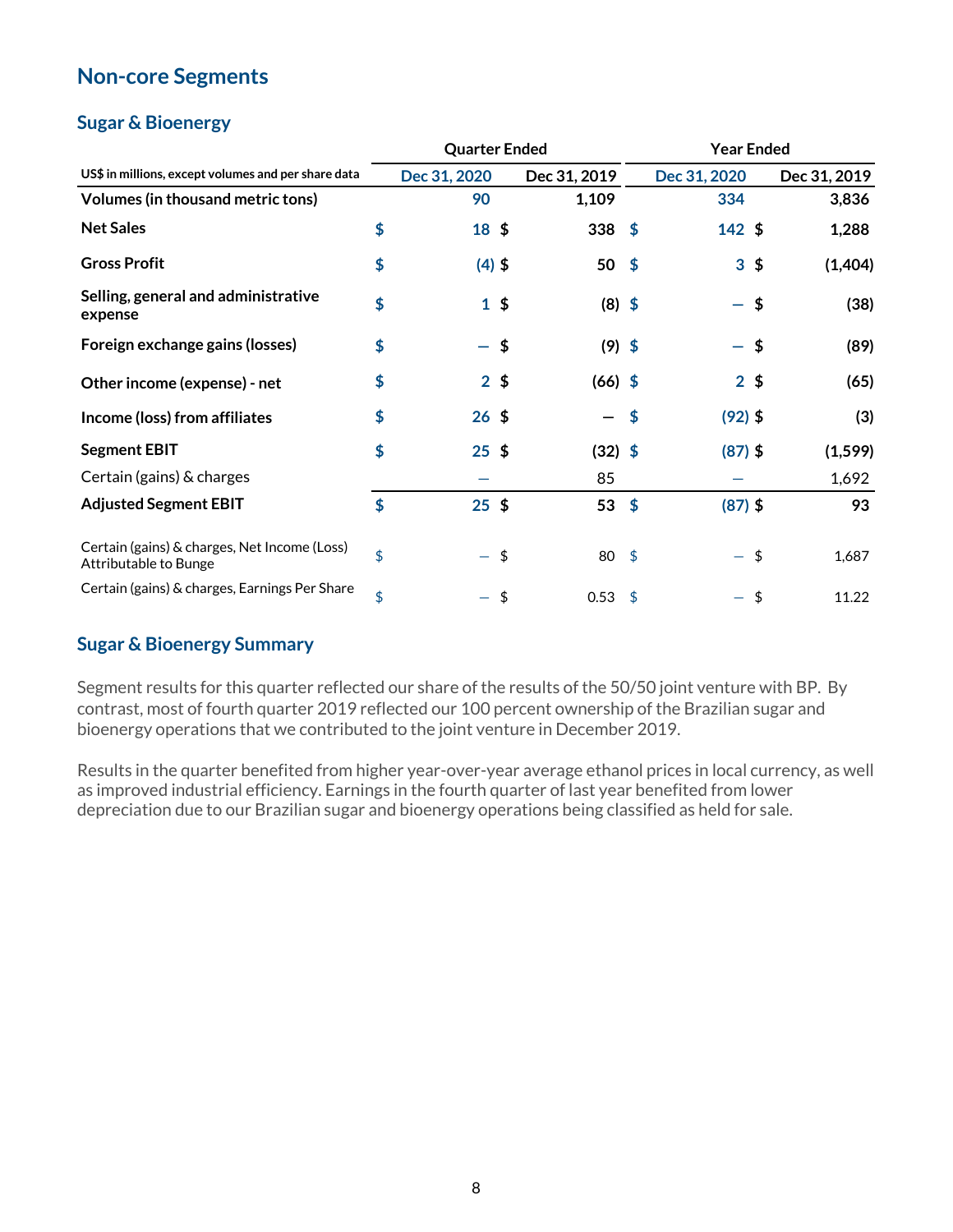#### **Cash Flow** j

|                                                                    | rear Ended   |              |  |  |  |  |  |
|--------------------------------------------------------------------|--------------|--------------|--|--|--|--|--|
|                                                                    | Dec 31, 2020 | Dec 31, 2019 |  |  |  |  |  |
| Cash used for operating activities                                 | $(3,536)$ \$ | (808)        |  |  |  |  |  |
| Proceeds from beneficial interest in securitized trade receivables | 1.943        | 1,312        |  |  |  |  |  |
| Cash provided by (used for) operating activities, adjusted         | $(1,593)$ \$ | 504          |  |  |  |  |  |

**Year Ended**

Cash used for operations during the year was \$3,536 million compared to cash used of \$808 million in the same period last year. Adjusted for the proceeds from beneficial interest in securitized trade receivables, cash used by operating activities was \$1,593 million compared with cash provided by operating activities of \$504 million in the prior year. This increase in cash used for operations was primarily driven by higher working capital levels, reflecting higher commodity prices and increased purchases of readily marketable inventory. Funds from operations adjusted for notable items and mark-to-market timing differences was \$1,886 million compared to \$1,096 million in the prior year.

### **Income Taxes**

For the three and twelve months ended December 31, 2020, income tax expense was \$97 million and \$248 million, respectively, compared to \$16 million and \$86 million, respectively, for the three and twelve months ended December 31, 2019. The increase in income tax expense during 2020 is primarily due to higher pre-tax income in 2020. Adjusting for notable items, the effective tax rate for the twelve months ended December 31, 2020 was 16.5%. The lower than expected tax rate was primarily due to favorable earnings mix.

# Ø **COVID-19 Update**

Bunge continues to take proactive steps to protect the health and safety of its employees, their families and the communities in which it operates. Through an internal task force, the Company closely monitors developments related to the pandemic and provides guidance to its facilities worldwide. Each of Bunge's facilities around the globe is taking steps to respond to COVID-19 based on the nature of its operations and the guidelines from and actions taken by local governments. The Company has continued to restrict travel, follow upgraded cleaning practices at its facilities and offices, require remote work arrangements for teammates wherever possible, reduce staffing in its production and other facilities and offices and keep social distancing and other safety related measures in place.

Numerous countries around the globe, including places where Bunge operates production facilities or maintains offices, have continued to impose quarantines and significant restrictions, including shelter-inplace or stay-at-home orders. Additionally, the rise in the number of observed COVID-19 cases in many parts of the world may lead to governments re-imposing travel and work restrictions or imposing additional restrictions. In locations where such restrictions are in place, Bunge has been deemed an essential or lifesustaining operation. To date, the Company has not seen a significant disruption in its supply chain, has been able to mitigate logistics and distribution issues that have arisen, and substantially all of its facilities around the world have continued to operate at or near normal levels. Bunge continues to monitor local, regional and national governmental actions that could limit or restrict the movement of agricultural commodities or products or otherwise disrupt physical product flows or its ability to operate in the future.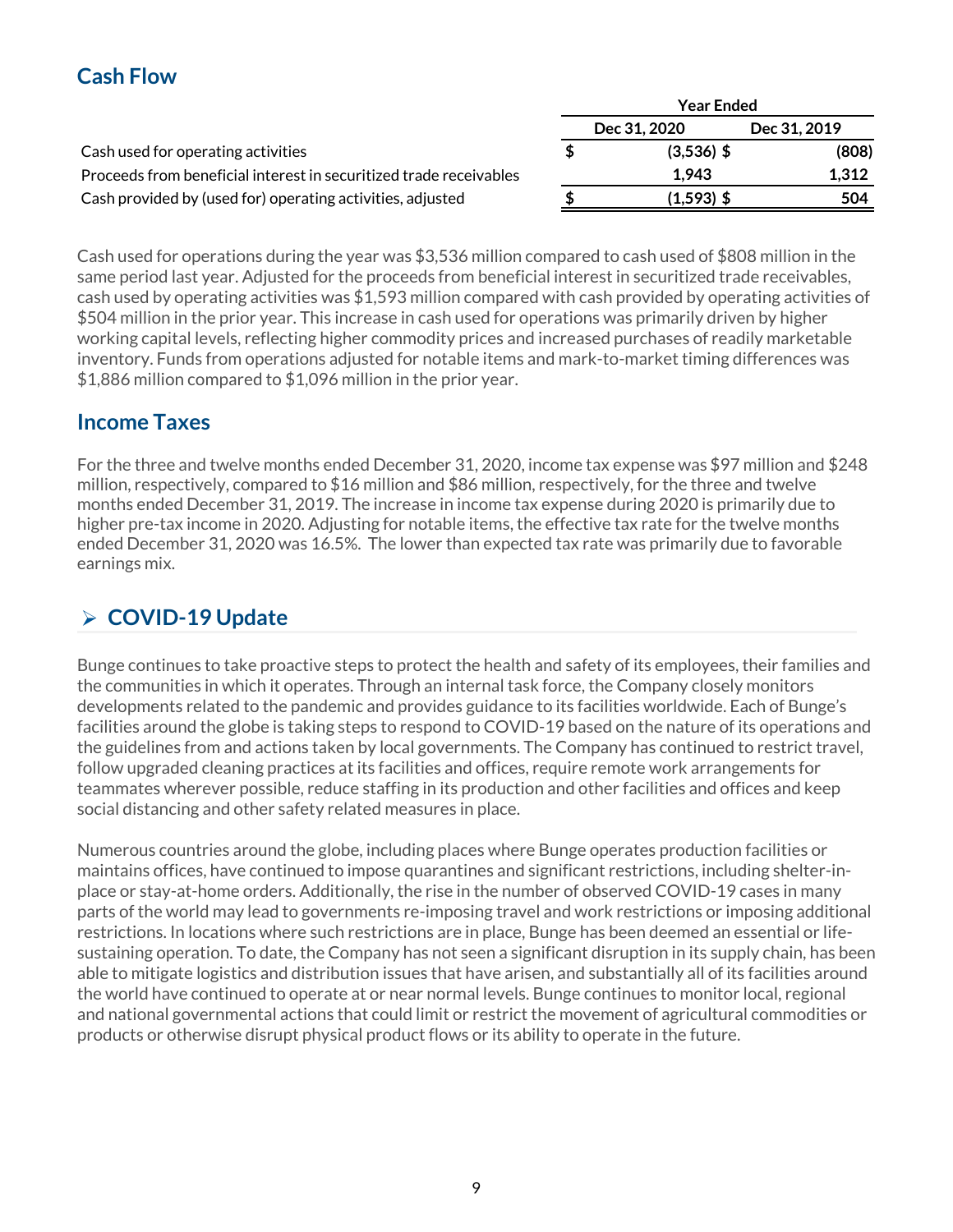# Ø **Outlook**

Taking into account the current margin environment and forward curves, we expect full-year 2021 adjusted EPS of at least \$6 per share, which would materially exceed our previously stated \$5 EPS baseline.

In Agribusiness, full-year results are expected to be down from 2020, primarily driven by lower contributions from oilseed processing and origination, particularly in Brazil. While we are not forecasting the same unique environment or magnitude of opportunities that we captured during 2020, we do see some potential upside to our outlook resulting from strong demand and tight commodity supplies.

In Edible Oils, full-year results are expected to be comparable to last year. Higher results expected in our North American business, driven by a recovery in foodservice and increased renewable diesel demand, will be offset by expected lower results in our consumer business in Brazil.

In Milling, full-year results are expected to be in line with last year. In Fertilizer, full-year results are expected to be down from a strong prior year.

Additionally, the Company expects the following for 2021: an adjusted annual effective tax rate in the range of 20% to 22%; net interest expense in the range of \$230 million to \$240 million; capital expenditures in the range of \$425 to \$475 million; and depreciation and amortization of approximately \$415 million.

In Non-Core, full-year results in the sugar and bioenergy joint venture are expected to be a positive contributor, driven by improved sugar and Brazilian ethanol prices.

### Ø **Conference Call and Webcast Details**

Bunge Limited's management will host a conference call at 8:00 a.m. Eastern (7:00 a.m. Central) on Wednesday, February 10, 2021 to discuss the company's results.

Additionally, a slide presentation to accompany the discussion of results will be posted on www.bunge.com.

To listen to the call, please dial 1 (844) 735-3666. If you are located outside the United States or Canada, dial +1 (412) 317-5706. Please dial in five to 10 minutes before the scheduled start time. The call will also be webcast live at www.bunge.com.

To access the webcast, go to "Events and presentations" in the "Investors" section of the company's website. Select "Q4 2020 Bunge Limited Conference Call" and follow the prompts. Please go to the website at least 15 minutes prior to the call to register and download any necessary audio software.

A replay of the call will be available later in the day on February 10, 2021, continuing through March 10, 2021. To listen to it, please dial 1 (877) 344-7529 in the United States, 1 (855) 669-9658 in Canada, or +1 (412) 317-0088 in other locations. When prompted, enter confirmation code 10151151. A replay will also be available in "Past events" at "Events and presentations" in the "Investors" section of the company's website.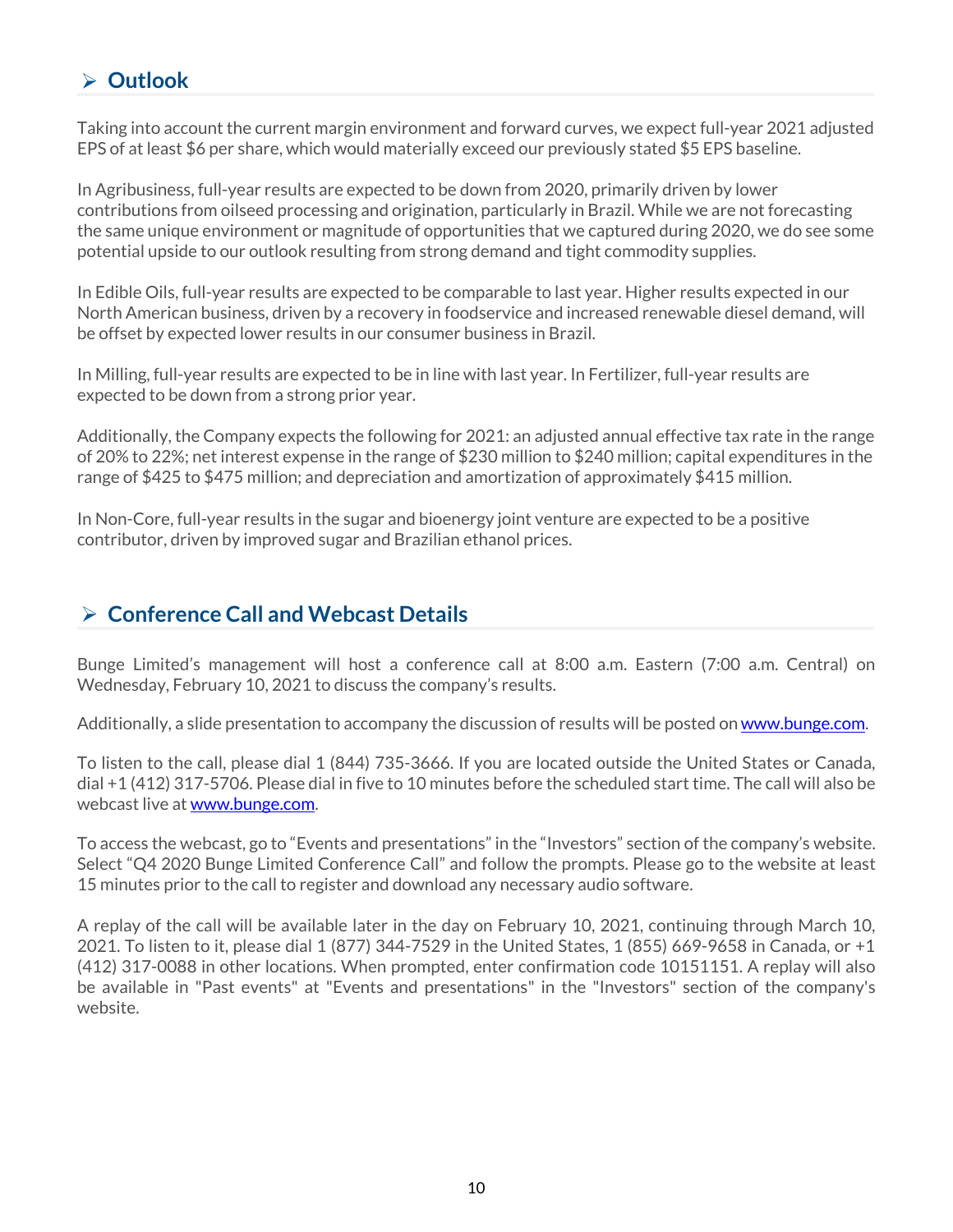## Ø **About Bunge Limited**

At Bunge, our purpose is to connect farmers to consumers to deliver essential food, feed and fuel to the world. With more than two centuries of experience, unmatched global scale and deeply rooted relationships, we work to put quality food on the table, increase sustainability where we operate, strengthen global food security, and help communities prosper. As the world's leader in oilseed processing and a leading producer and supplier of specialty plant-based oils and fats, we value our partnerships with farmers to improve the productivity and environmental efficiency of agriculture across our value chains and to bring quality products from where they're grown to where they're consumed. At the same time, we collaborate with our customers to create and reimagine the future of food, developing tailored and innovative solutions to meet evolving dietary needs and trends in every part of the world. Our Company is headquartered in St. Louis, Missouri, and we have more than 23,000 dedicated employees working across more than 350 facilities located in more than 40 countries.

### Ø **Website Information**

We routinely post important information for investors on our website, [www.bunge.com,](#page-1-0) in the "Investors" section. We may use this website as a means of disclosing material, non-public information and for complying with our disclosure obligations under Regulation FD. Accordingly, investors should monitor the Investors section of our website, in addition to following our press releases, SEC filings, public conference calls, presentations and webcasts. The information contained on, or that may be accessed through, our website is not incorporated by reference into, and is not a part of, this document.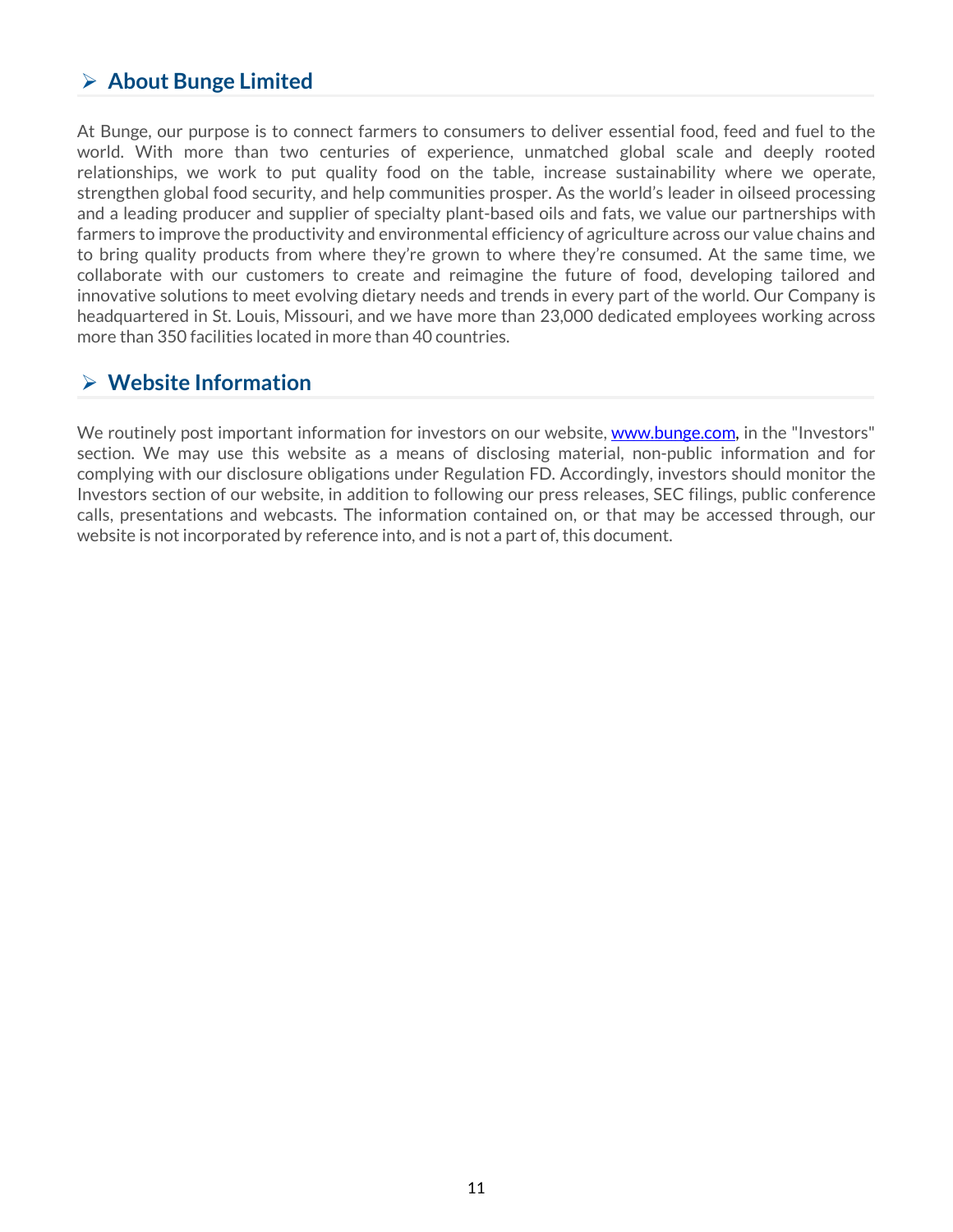# Ø **Cautionary Statement Concerning Forward-Looking Statements**

This press release contains both historical and forward-looking statements. All statements, other than statements of historical fact are, or may be deemed to be, forward looking statements within the meaning of Section 27A of the Securities Act of 1933, as amended, and Section 21E of the Securities Exchange Act of 1934, as amended (Exchange Act). These forward looking statements are not based on historical facts, but rather reflect our current expectations and projections about our future results, performance, prospects and opportunities. We have tried to identify these forward looking statements by using words including "may," "will," "should," "could," "expect," "anticipate," "believe," "plan," "intend," "estimate," "continue" and similar expressions. These forward looking statements are subject to a number of risks, uncertainties and other factors that could cause our actual results, performance, prospects or opportunities to differ materially from those expressed in, or implied by, these forward looking statements. These factors include the risks, uncertainties, trends and other factors described in our Form 10-K, Form 10-Q, and Form 8-K reports (including all amendments to those reports) and include: industry conditions, including fluctuations in supply, demand and prices for agricultural commodities and other raw materials and products used in our business, fluctuations in energy and freight costs; competitive developments in our industries; the effects of weather conditions and the outbreak of crop and animal disease on our business; global and regional economic, agricultural, financial and commodities market, political, social and health conditions; the impacts of pandemic outbreaks, including COVID-19; the outcome of pending regulatory and legal proceedings; our ability to complete, integrate and benefit from acquisitions, dispositions, joint ventures and strategic alliances; our ability to achieve the efficiencies, savings and other benefits anticipated from our cost reduction, margin improvement, operational excellence and other business optimization initiatives; changes in government policies, laws and regulations affecting our business, including agricultural and trade policies and environmental, tax and biofuels regulation; our capital allocation plans, funding needs and financing sources; changes in foreign exchange policy or rates; the outcome of our portfolio rationalization initiatives; the effectiveness of our risk management strategies; our ability to attract and retain executive management and key personnel; operational risks, including industrial accidents, natural disasters and cybersecurity incidents; and other factors affecting our business generally. The forward-looking statements included in this release are made only as of the date of this release, and except as otherwise required by federal securities law, we do not have any obligation to publicly update or revise any forward-looking statements to reflect subsequent events or circumstances.

#### **Investor Contact:**

Ruth Ann Wisener Bunge Limited 636-292-3014 ruthann.wisener@bunge.com

#### **Media Contact:**

Bunge News Bureau Bunge Limited 636-292-3022 news@bunge.com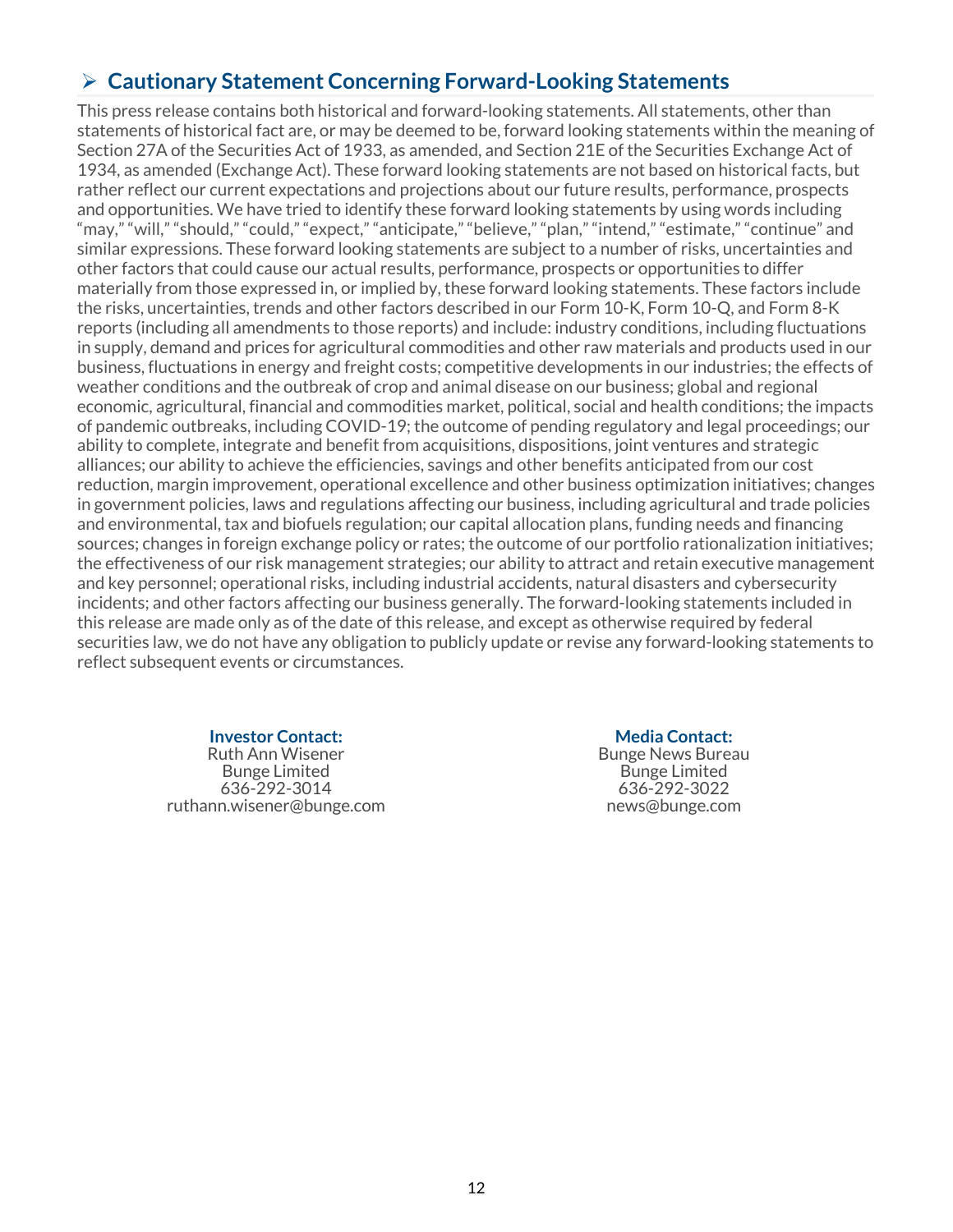# Ø **Additional Financial Information**

### **Certain gains and (charges), quarter-to-date**

The following tables provide a summary of certain gains and (charges) that may be of interest to investors, including a description of these items and their effect on Net income (loss) attributable to Bunge, Earnings per share diluted and Segment EBIT for the three month periods ended December 31, 2020 and 2019.

| (US\$ in millions, except per share data)           | Net Income (Loss)<br><b>Attributable to</b><br><b>Bunge</b> |                 | <b>Earnings</b><br><b>Per Share</b><br><b>Diluted</b> |             |    | Segment<br><b>ÉBIT</b>   |               |                          |                |                |
|-----------------------------------------------------|-------------------------------------------------------------|-----------------|-------------------------------------------------------|-------------|----|--------------------------|---------------|--------------------------|----------------|----------------|
| Quarter Ended December 31,                          |                                                             | 2020            | 2019                                                  | 2020        |    | 2019                     |               | 2020                     |                | 2019           |
| <b>Core Segments:</b>                               | \$                                                          | 97 <sup>5</sup> | $(121)$ \$                                            | $0.65$ \$   |    | $(0.81)$ \$              |               | $147$ \$                 |                | (141)          |
| <b>Agribusiness</b>                                 | $\frac{1}{2}$                                               | $-$ \$          | $(11) $ \$                                            | $-5$        |    | $(0.07)$ \$              |               | $-$ \$                   |                | (15)           |
| Severance, employee benefit, and other costs        |                                                             |                 | (4)                                                   |             |    | (0.02)                   |               | -                        |                | (5)            |
| Impairment charges                                  |                                                             |                 | (2)                                                   |             |    | (0.01)                   |               |                          |                | (2)            |
| Indirect tax (charges) credits                      |                                                             |                 | (5)                                                   |             |    | (0.04)                   |               |                          |                | (8)            |
| <b>Edible Oil Products</b>                          | $\frac{1}{2}$                                               | $96 \;$ \$      | $(110)$ \$                                            | $0.65$ \$   |    | $(0.74)$ \$              |               | $145$ \$                 |                | (128)          |
| Severance, employee benefit, and other costs        |                                                             |                 | (2)                                                   |             |    | (0.02)                   |               |                          |                | (4)            |
| Impairment charges                                  |                                                             |                 | (87)                                                  |             |    | (0.58)                   |               |                          |                | (95)           |
| Indirect tax (charges) credits                      |                                                             | 31              | (18)                                                  | 0.21        |    | (0.12)                   |               | 47                       |                | (26)           |
| Acquisition and integration costs                   |                                                             |                 | (3)                                                   |             |    | (0.02)                   |               |                          |                | (3)            |
| Gain on sale of assets                              |                                                             | 65              |                                                       | 0.44        |    |                          |               | 98                       |                |                |
| <b>Milling Products</b>                             | $\frac{1}{2}$                                               | 1 <sup>5</sup>  |                                                       | \$<br>-     | \$ | —                        | \$            |                          | 2 <sup>5</sup> | $\overline{2}$ |
| Severance, employee benefit, and other costs        |                                                             |                 | (1)                                                   |             |    |                          |               |                          |                | (1)            |
| Impairment charges                                  |                                                             |                 | (9)                                                   |             |    | (0.06)                   |               |                          |                | (12)           |
| Gain on sale of assets                              |                                                             |                 | 13                                                    |             |    | 0.08                     |               |                          |                | 19             |
| Indirect tax (charges) credits                      |                                                             | $\mathbf{1}$    | (3)                                                   |             |    | (0.02)                   |               | $\overline{2}$           |                | (4)            |
| Fertilizer                                          | \$                                                          | - \$            |                                                       | \$<br>- \$  |    | $\overline{\phantom{0}}$ | $\frac{1}{2}$ | $-$ \$                   |                |                |
| <b>Corporate and Other:</b>                         | \$                                                          | $(9)$ \$        | $(41)$ \$                                             | $(0.06)$ \$ |    | $(0.26)$ \$              |               | $(12)$ \$                |                | (13)           |
| Income tax benefit (charges)                        |                                                             |                 | (29)                                                  |             |    | (0.19)                   |               |                          |                |                |
| Severance, employee benefit, and other costs        |                                                             |                 | (7)                                                   |             |    | (0.04)                   |               |                          |                | (8)            |
| Impairment charges                                  |                                                             |                 | (5)                                                   |             |    | (0.03)                   |               |                          |                | (5)            |
| U.S. pension plan partial settlement                |                                                             | (9)             | $\qquad \qquad \qquad$                                | (0.06)      |    | -                        |               | (12)                     |                |                |
| <b>Non-core Segment:</b>                            | \$                                                          |                 | \$<br>$(80)$ \$                                       |             | \$ | $(0.53)$ \$              |               |                          | \$             | (85)           |
| Sugar & Bioenergy                                   | \$                                                          |                 | \$<br>$(80)$ \$                                       |             | \$ | $(0.53)$ \$              |               | $\overline{\phantom{0}}$ | \$             | (85)           |
| Impairment charges                                  |                                                             |                 | (5)                                                   |             |    | (0.04)                   |               |                          |                | (7)            |
| Charges related to sale of Brazilian sugar business |                                                             |                 | (69)                                                  |             |    | (0.45)                   |               |                          |                | (70)           |
| Sugar restructuring charges                         |                                                             |                 | (1)                                                   |             |    | (0.01)                   |               |                          |                | (2)            |
| Loss on disposition of equity investment            |                                                             |                 | (5)                                                   |             |    | (0.03)                   |               |                          |                | (6)            |
| <b>Total</b>                                        | \$                                                          | 88 \$           | $(242)$ \$                                            | $0.59$ \$   |    | $(1.60)$ \$              |               | 135 \$                   |                | (239)          |

See Definition and Reconciliation of Non-GAAP Measures.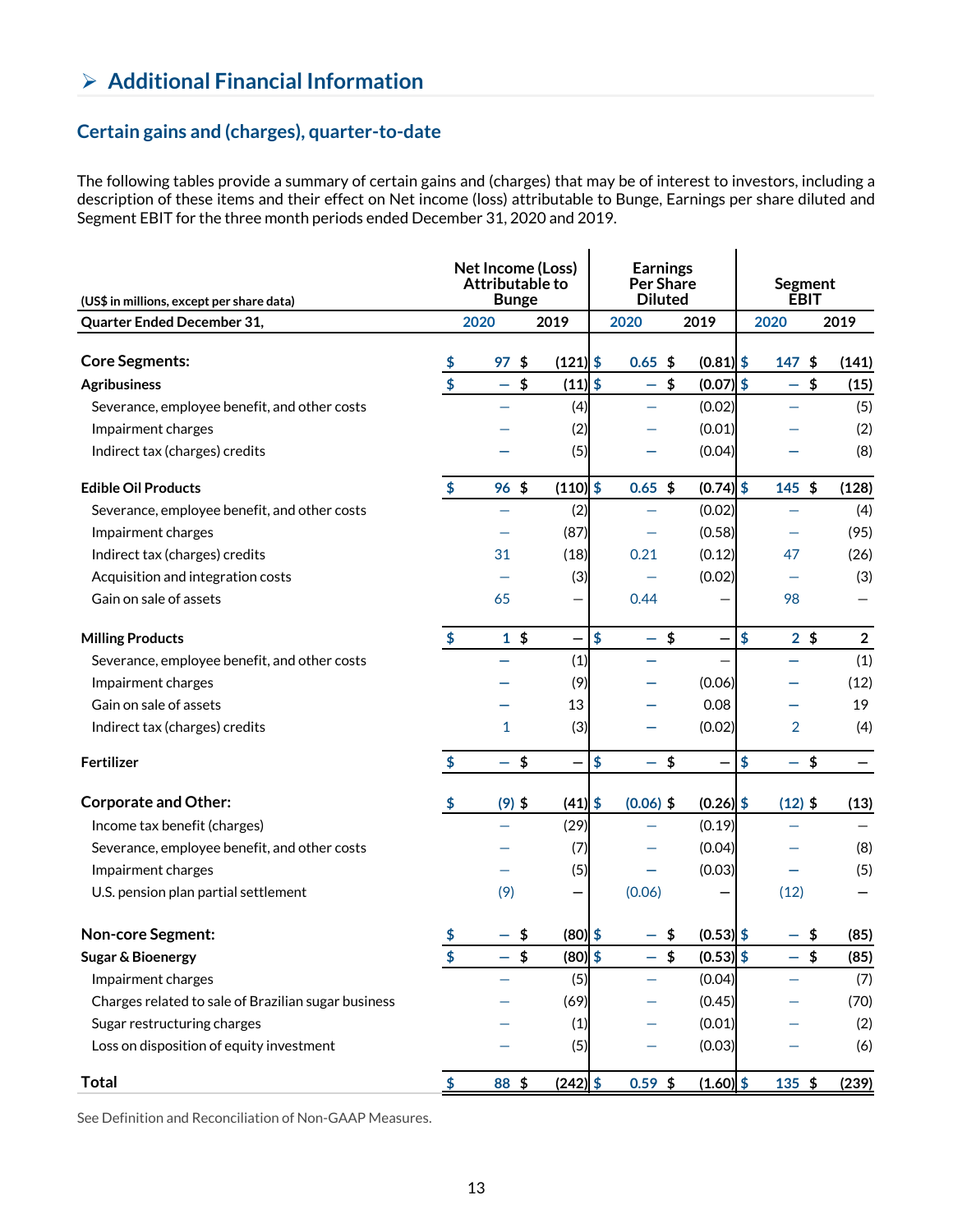#### **Core Segments**  j

### **Agribusiness**

EBIT for the quarter ended December 31, 2019 included: \$5 million of severance, other employee benefit, and program costs related to the Global Competitiveness Program (GCP), recorded in SG&A; \$2 million of PP&E impairment charges at a facility associated with portfolio rationalization initiatives, recorded in Cost of goods sold (COGS); and \$8 million of indirect tax charges in Brazil, recorded in COGS.

#### **Edible Oil Products**

EBIT for the quarter ended December 31, 2020 included: \$47 million of indirect tax credits related to the favorable resolution of a Brazilian tax claim, recorded in Net sales; and a \$98 million gain related to the previously announced sale of our Brazilian margarine and mayonnaise assets, recorded in Other income (expense)-net (Other).

EBIT for the quarter ended December 31, 2019 included: \$4 million of severance, other employee benefit, and program costs related to the GCP, included in SG&A; \$95 million of impairment charges, of which \$19 million related to PP&E at facilities associated with portfolio rationalization initiatives, recorded in COGS, and \$76 million (net of non-controlling interests) related to goodwill associated with the acquisition of Loders, recorded in Other; \$3 million of integration costs related to the acquisition of Loders, included in SG&A; and \$26 million of indirect tax charges in Brazil, recorded in COGS.

#### **Milling Products**

EBIT for the quarter ended December 31, 2020 included \$2 million of indirect tax credits related to the favorable resolution of a Brazilian tax claim, recorded in Net sales.

EBIT for the quarter ended December 31, 2019 included: \$1 million of severance and other employee benefit costs related to industrial efficiency program initiatives, recorded in COGS; \$12 million of impairment charges related to portfolio rationalization initiatives, recorded in COGS; \$4 million of indirect tax charges in Brazil, recorded in COGS; and a \$19 million gain on the sale of two facilities in Brazil, recorded in Other.

### **Corporate and Other**

EBIT for the quarter ended December 31, 2020 included \$12 million of pension expense related to a partial settlement of Bunge's U.S. Pension Plan following a one-time lump-sum offering to certain participants, recorded in Other.

EBIT for the quarter ended December 31, 2019 included: \$8 million of severance and other employee benefit costs related to the GCP, included in SG&A; and \$5 million of impairment charges related to the relocation of the company's global headquarters and other administrative facilities, recorded in SG&A.

Net income for the quarter ended December 31, 2019 included \$29 million of charges related to deferred tax valuation allowances in Brazil and the revaluation of deferred taxes resulting from enacted tax legislation in Europe.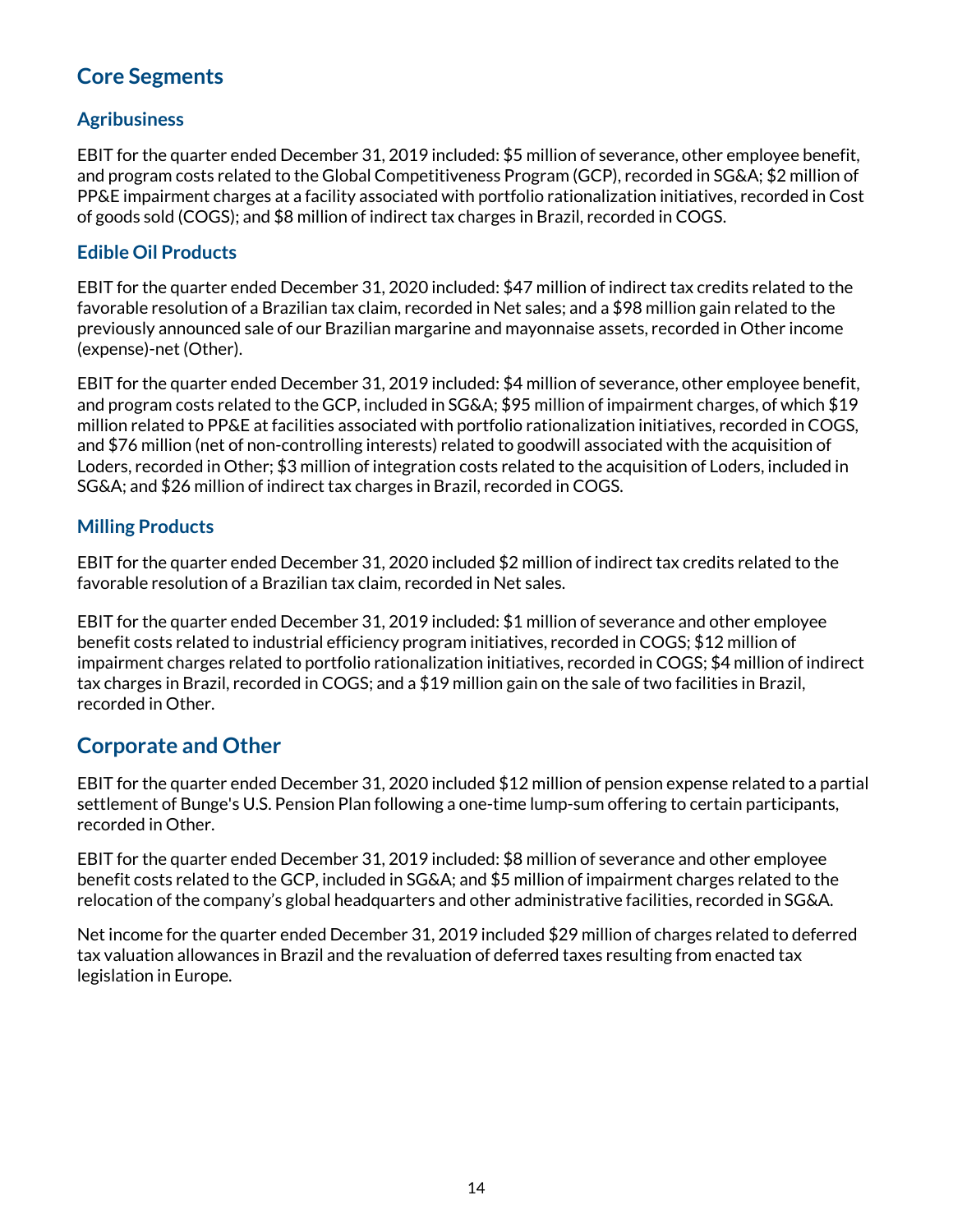#### **Non-core Segment** í

#### **Sugar & Bioenergy**

EBIT for the quarter ended December 31, 2019 included: \$70 million of charges associated with the sale of our Brazilian sugar and bioenergy operations, comprising a \$49 million loss on sale, recorded in Other, \$15 million of debt refinancing and other costs, recorded in Other, and \$6 million of foreign currency losses on intercompany loans no longer classified as permanently invested, recorded in Foreign exchange gains (losses); \$7 million of impairment charges related to an operating lease right-of-use asset, recorded in COGS; a \$6 million loss on the sale of an equity investment, recorded in Other; and \$2 million of restructuring charges, recorded in COGS.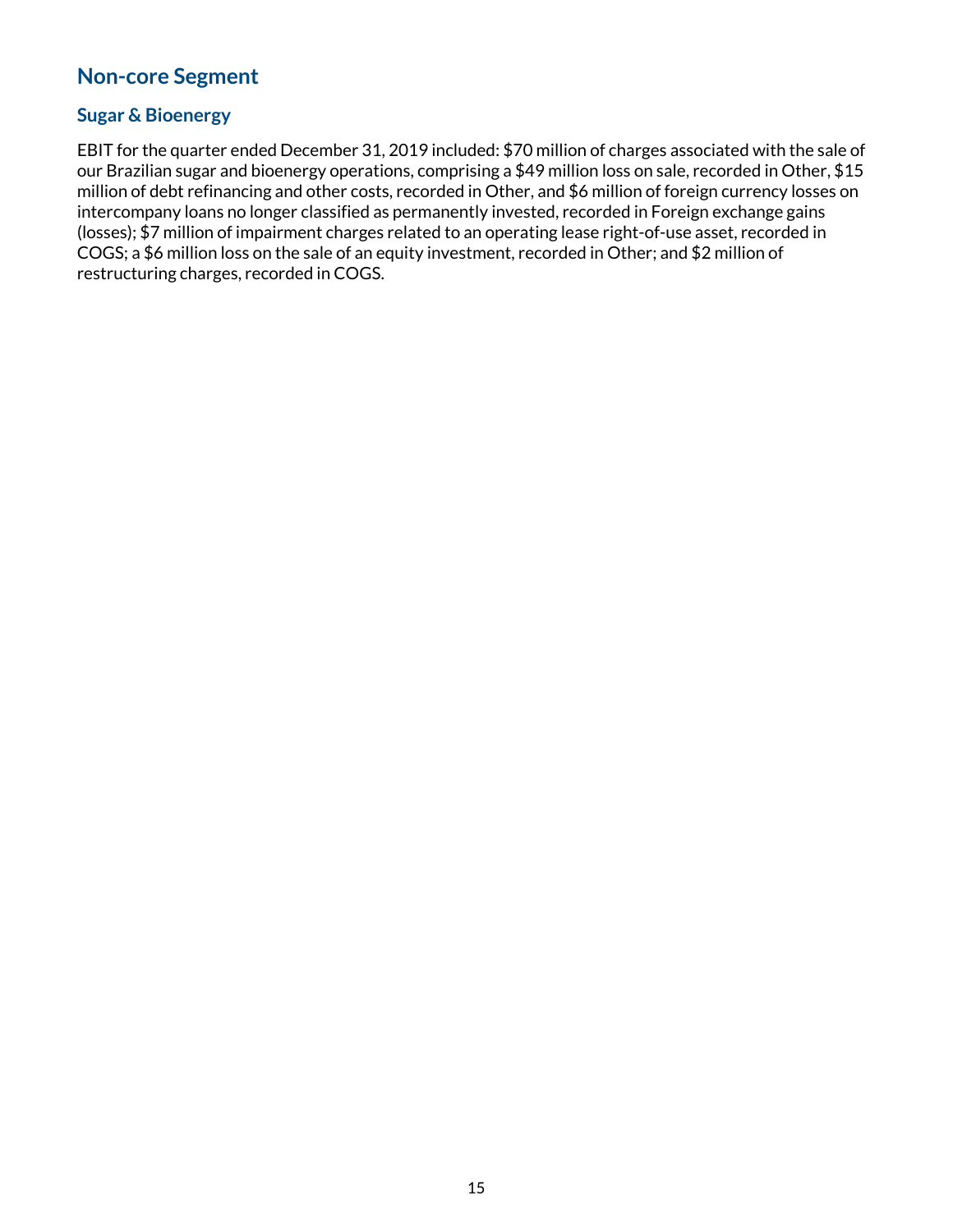#### **Certain gains and (charges), year-to-date** j

The following tables provide a summary of certain gains and (charges) that may be of interest to investors, including a description of these items and their effect on Net income (loss) attributable to Bunge, Earnings per share diluted and Segment EBIT for the years ended December 31, 2020 and 2019.

| (US\$ in millions, except per share data)           | Net Income (Loss)<br><b>Attributable to</b><br><b>Bunge</b> |                          |                    |                                | <b>Earnings</b><br><b>Per Share</b><br><b>Diluted</b> | <b>Segment</b><br><b>EBIT</b> |                                |               |  |
|-----------------------------------------------------|-------------------------------------------------------------|--------------------------|--------------------|--------------------------------|-------------------------------------------------------|-------------------------------|--------------------------------|---------------|--|
| Year Ended December 31,                             |                                                             | 2020                     | 2019               | 2020                           | 2019                                                  | 2020                          |                                | 2019          |  |
|                                                     |                                                             |                          |                    |                                |                                                       |                               |                                |               |  |
| <b>Core Segments:</b>                               | \$<br>$\overline{\$}$                                       | $97$ \$                  | $(235)$ \$         | $0.65$ \$                      | $(1.58)$ \$                                           |                               | $147$ \$                       | (264)         |  |
| <b>Agribusiness</b>                                 |                                                             | $-$ \$                   | $(106)$ \$         |                                | $-5$<br>$(0.70)$ \$                                   |                               | $-$ \$                         | (117)         |  |
| Severance, employee benefit, and other costs        |                                                             |                          | (10)               |                                | (0.06)                                                | $\overline{\phantom{0}}$      |                                | (11)          |  |
| Impairment charges                                  |                                                             |                          | (80)               |                                | (0.53)                                                |                               |                                | (87)          |  |
| Expired indemnification asset                       |                                                             |                          | (11)               |                                | (0.07)                                                |                               |                                | (11)          |  |
| Indirect tax (charges) credits                      |                                                             |                          | (5)                |                                | (0.04)                                                |                               |                                | (8)           |  |
| <b>Edible Oil Products</b>                          | \$                                                          | $96 \;$ \$               | $(124)$ \$         | $0.65$ \$                      | $(0.83)$ \$                                           |                               | $145$ \$                       | (142)         |  |
| Impairment charges                                  |                                                             |                          | (99)               |                                | (0.66)                                                |                               |                                | (107)         |  |
| Acquisition and integration costs                   |                                                             |                          | (4)                |                                | (0.03)                                                |                               |                                | (4)           |  |
| Severance, employee benefit, and other costs        |                                                             |                          | (3)                |                                | (0.02)                                                |                               |                                | (5)           |  |
| Indirect tax (charges) credits                      |                                                             | 31                       | (18)               | 0.21                           | (0.12)                                                | 47                            |                                | (26)          |  |
| Gain on sale of assets                              |                                                             | 65                       |                    | 0.44                           |                                                       | 98                            |                                |               |  |
| <b>Milling Products</b>                             | $\frac{1}{2}$                                               | $1 \text{ }$             | $(5)$ \$           |                                | $(0.05)$ \$<br>$-$ \$                                 |                               | $2 \,$ \$                      | (5)           |  |
| Impairment charges                                  |                                                             |                          | (21)               |                                | (0.15)                                                |                               |                                | (28)          |  |
| Severance, employee benefit, and other costs        |                                                             |                          | (1)                |                                | (0.01)                                                |                               |                                | (1)           |  |
| Gain on sale of assets                              |                                                             |                          | 13                 |                                | 0.08                                                  |                               |                                | 19            |  |
| Indirect tax (charges) credits                      |                                                             | 1                        | (3)                |                                | (0.02)                                                |                               | $\overline{2}$                 | (4)           |  |
| Gain on arbitration settlement                      |                                                             |                          | $\overline{7}$     |                                | 0.05                                                  |                               |                                | 9             |  |
|                                                     |                                                             |                          |                    |                                |                                                       |                               |                                |               |  |
| Fertilizer                                          | \$                                                          | $\overline{\phantom{0}}$ | \$                 | \$<br>$\overline{\phantom{0}}$ | \$<br>-                                               | \$                            | \$<br>$\overline{\phantom{0}}$ |               |  |
| <b>Corporate and Other:</b>                         | \$                                                          | $(57)$ \$                | $(47)$ \$          | $(0.38)$ \$                    | $(0.30)$ \$                                           |                               | $(83)$ \$                      | (58)          |  |
| Severance, employee benefit, and other costs        |                                                             | (3)                      | (22)               | (0.02)                         | (0.14)                                                |                               | (5)                            | (29)          |  |
| Acquisition and integration costs                   |                                                             |                          | (2)                |                                | (0.01)                                                |                               |                                | (2)           |  |
| Commercial claim provision                          |                                                             | (66)                     |                    | (0.44)                         |                                                       | (66)                          |                                |               |  |
| Income tax benefits                                 |                                                             | 21                       | 1                  | 0.14                           | 0.01                                                  |                               |                                |               |  |
| Impairment charges                                  |                                                             |                          | (24)               |                                | (0.16)                                                |                               |                                | (27)          |  |
| U.S. pension plan partial settlement                |                                                             | (9)                      |                    | (0.06)                         |                                                       | (12)                          |                                |               |  |
| <b>Non-core Segment:</b>                            | $\frac{3}{2}$                                               |                          | $(1,687)$ \$<br>\$ |                                | $(11.22)$ \$<br>\$                                    |                               |                                | \$(1,692)     |  |
| Sugar & Bioenergy                                   | $\overline{\$}$                                             | -                        | $(1,687)$ \$<br>\$ | -                              | \$<br>$(11.22)$ \$                                    |                               | \$<br>$\overline{\phantom{0}}$ | (1,692)       |  |
| Sugar restructuring charges                         |                                                             |                          | (5)                |                                | (0.04)                                                |                               |                                | (6)           |  |
| Charges related to sale of Brazilian sugar business |                                                             |                          | (1,672)            |                                | (11.11)                                               |                               |                                | (1,673)       |  |
| Impairment charges                                  |                                                             |                          | (5)                |                                | (0.04)                                                |                               |                                | (7)           |  |
| Loss on disposition of equity investment            |                                                             |                          | (5)                |                                | (0.03)                                                |                               |                                | (6)           |  |
|                                                     |                                                             |                          |                    |                                |                                                       |                               |                                |               |  |
| <b>Total</b>                                        | $\frac{1}{2}$                                               | 40 \$                    | $(1,969)$ \$       | $0.27$ \$                      | $(13.10)$ \$                                          |                               |                                | 64 \$ (2,014) |  |

See Definition and Reconciliation of Non-GAAP Measures.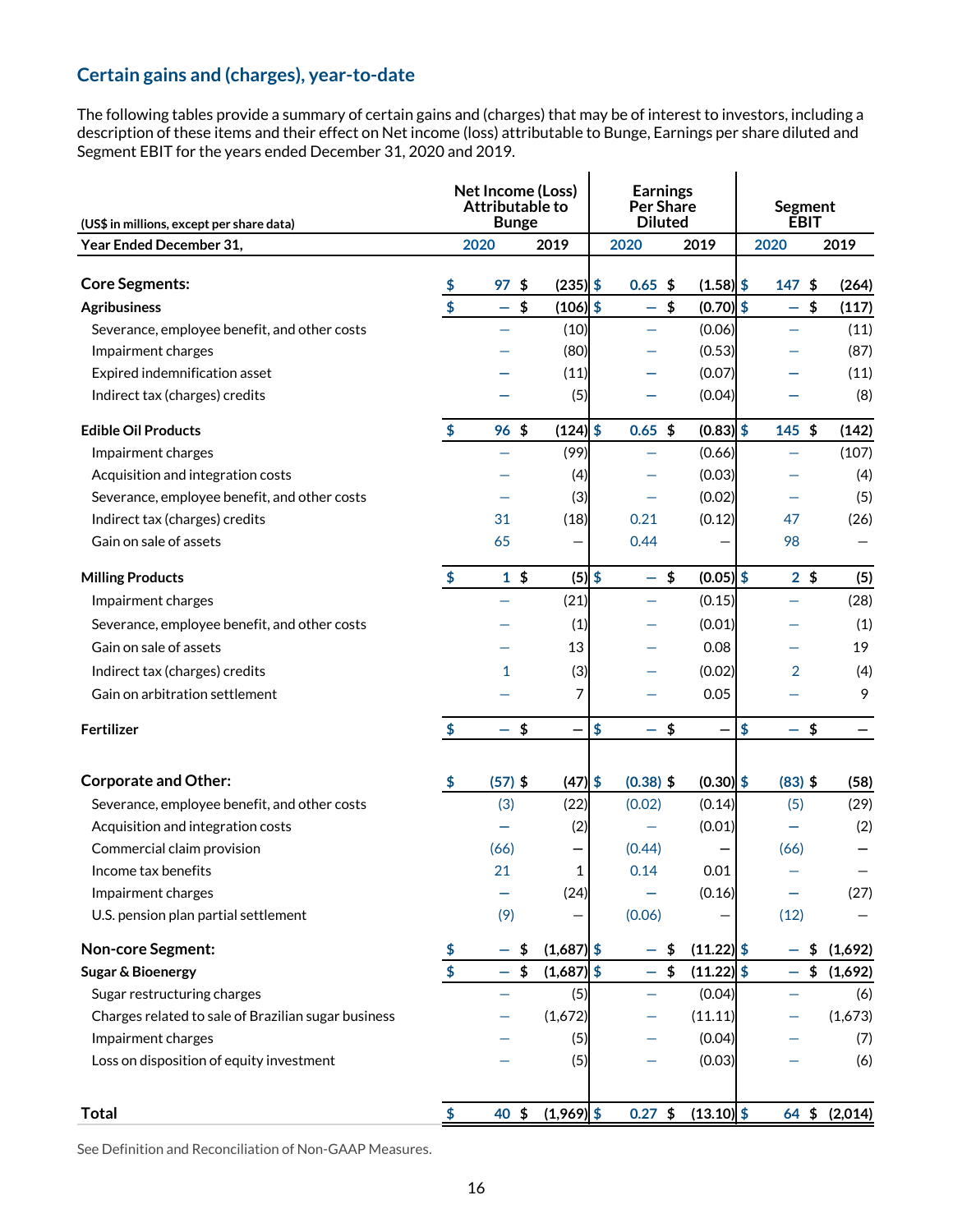#### **Core Segments**  j

### **Agribusiness**

EBIT for the year ended December 31, 2019 included: \$10 million of program costs related to the GCP, included in SG&A; \$1 million of severance and other employee benefit costs related to industrial efficiency program initiatives, recorded in COGS; \$87 million of PP&E impairment charges at facilities associated with portfolio rationalization initiatives, recorded in COGS; an \$11 million charge related to the reversal of an expired indemnification asset in connection with an uncertain tax position in Spain, recorded in SG&A; and \$8 million of indirect tax charges in Brazil, recorded in COGS.

#### **Edible Oil Products**

EBIT for the year ended December 31, 2020 included: \$47 million of indirect tax credits related to the favorable resolution of a Brazilian tax claim, recorded in Net sales; and a \$98 million gain resulting from the previously announced sale of our Brazilian margarine and mayonnaise assets, recorded in Other.

EBIT for the year ended December 31, 2019 included: \$5 million of severance and other employee benefit costs related to the GCP, recorded in SG&A; \$107 million of impairment charges, of which \$31 million related to PP&E at facilities associated with portfolio rationalization initiatives, recorded in COGS, and \$76 million (net of non-controlling interests) related to goodwill associated with the acquisition of Loders, recorded in Other; \$4 million of integration costs related the acquisition of Loders, recorded in SG&A; and \$26 million of indirect tax charges in Brazil, recorded in COGS.

### **Milling Products**

EBIT for the year ended December 31, 2020 included: \$2 million of indirect tax credits related to the favorable resolution of a Brazilian tax claim, recorded in Net sales.

EBIT for the year ended December 31, 2019 included: \$1 million for severance and other employee benefits costs related to industrial efficiency program initiatives, recorded in COGS; \$28 million of impairment charges at facilities associated with portfolio rationalization initiatives, recorded in COGS; a \$9 million gain related to an arbitration settlement in the U.S., recorded in COGS; \$4 million of indirect tax charges in Brazil, recorded in COGS; and a \$19 million gain on the sale of assets in Brazil, recorded in Other.

### **Corporate and Other**

EBIT for the year ended December 31, 2020 included: \$5 million of severance and other employee benefit costs related to the GCP, recorded in SG&A; \$66 million in charges, primarily related to a provision against an aged receivable dating from 2015 later deemed uncollectable following a legal settlement, of which \$51 million was recorded in SG&A, and \$15 million was recorded in Other; and \$12 million of pension expense related to a partial settlement of Bunge's U.S. Pension Plan following a one-time lump-sum offering to certain participants, recorded in Other. Net Income for the year ended December 31, 2020 included a \$21 million income tax benefit related to the reversal of a deferred tax asset valuation allowance in Europe.

EBIT for the year ended December 31, 2019 included: \$29 million of severance and other employee benefit costs related to the GCP, included in SG&A; \$27 million of impairment charges related to the relocation of the Company's global headquarters, recorded in SG&A; and \$2 million of acquisition and integration costs related to the acquisition of Loders, included in SG&A. Net Income also included \$1 million of income tax benefits.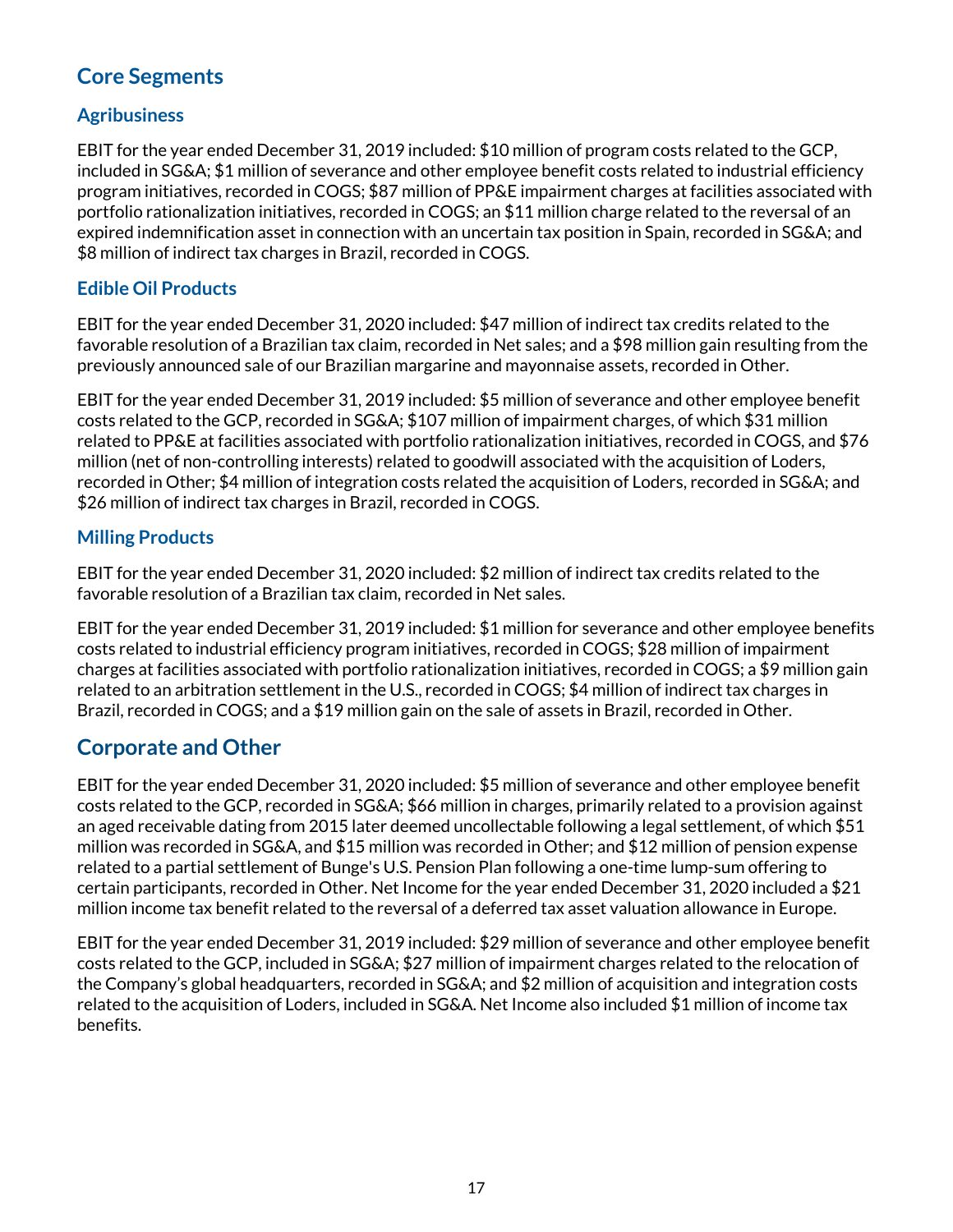#### **Non-core Segments** í

#### **Sugar & Bioenergy**

EBIT for the year ended December 31, 2019 included: \$1,673 million of charges related to the sale of the Company's Brazilian sugar and bioenergy operations, including \$1,594 million of impairment charges, recorded in COGS, and \$79 million of foreign currency losses on intercompany loans no longer classified as permanently invested, recorded in Foreign exchange gains (losses); \$6 million of restructuring charges, recorded in COGS; \$7 million of impairment charges related to an operating lease right-of-use asset, recorded in COGS; and a \$6 million loss on the sale of an equity investment, recorded in Other.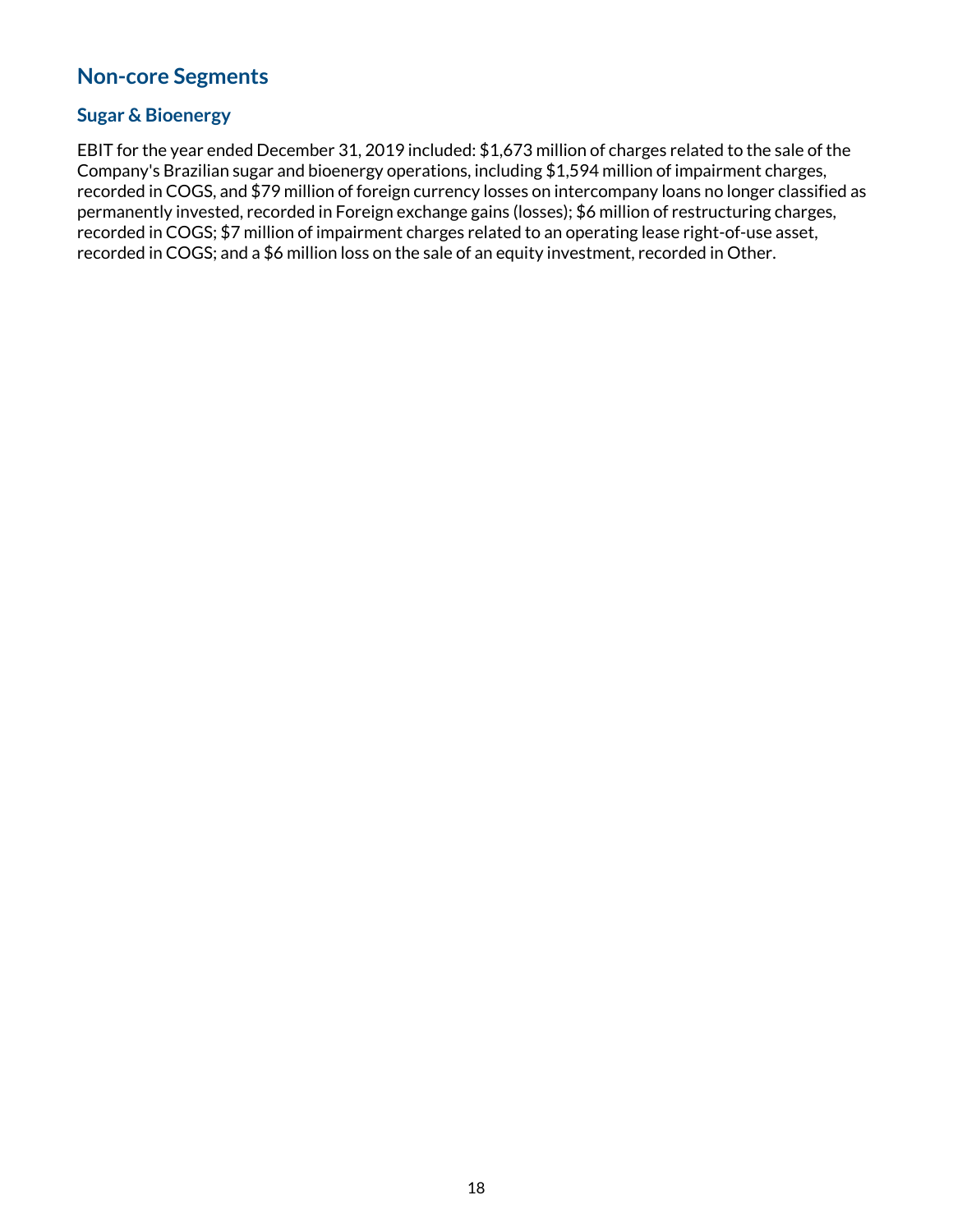# Ø **Consolidated Earnings Data (Unaudited)**

|                                                                                         |    | <b>Quarter Ended</b><br>December 31, |     |             |      | <b>Year Ended</b><br>December 31. |       |           |  |
|-----------------------------------------------------------------------------------------|----|--------------------------------------|-----|-------------|------|-----------------------------------|-------|-----------|--|
| (US\$ in millions, except per share data)                                               |    | 2020                                 |     | 2019        |      | 2020                              |       | 2019      |  |
| Net sales                                                                               | \$ | $12,610$ \$                          |     | 10,783      | -\$  | 41,404 \$                         |       | 41,140    |  |
| Cost of goods sold                                                                      |    | (11,706)                             |     | (10, 212)   |      | (38,619)                          |       | (40, 598) |  |
| <b>Gross profit</b>                                                                     |    | 904                                  |     | 571         |      | 2,785                             |       | 542       |  |
| Selling, general and administrative expenses                                            |    | (365)                                |     | (382)       |      | (1, 358)                          |       | (1, 351)  |  |
| Foreign exchange gains (losses)                                                         |    | 75                                   |     | 30          |      | 150                               |       | (117)     |  |
| Other income (expense) - net                                                            |    | 89                                   |     | (104)       |      | 126                               | 97    |           |  |
| Goodwill impairment                                                                     |    |                                      |     | (108)       |      |                                   | (108) |           |  |
| Income (loss) from affiliates                                                           |    | 29<br>19                             |     |             | (47) |                                   |       | 40        |  |
| EBIT attributable to noncontrolling interest $(a)$ (1)                                  |    | (18)<br>18                           |     |             | (23) |                                   |       | 6         |  |
| <b>Total Segment EBIT</b>                                                               |    | 714                                  |     | 44          |      | 1,633                             |       | (891)     |  |
| Interest income                                                                         |    | 4                                    |     | 9           |      | 22                                |       | 31        |  |
| Interest expense                                                                        |    | (70)                                 |     | (90)        |      | (265)                             |       | (339)     |  |
| Income tax (expense) benefit                                                            |    | (97)                                 |     | (16)        |      | (248)                             |       | (86)      |  |
| Noncontrolling interest share of interest and tax (a) (1)                               |    |                                      |     | 2           |      | 3                                 |       | 5         |  |
| Net income (loss) attributable to Bunge <sup>(1)</sup>                                  |    | 551                                  |     | (51)        |      | 1,145                             |       | (1,280)   |  |
| Convertible preference share dividends                                                  |    | (9)                                  | (9) |             | (34) |                                   | (34)  |           |  |
| Adjustment of redeemable noncontrolling interest                                        |    | 8                                    |     | (8)         |      | 10                                |       | (8)       |  |
| Net income (loss) available to Bunge common shareholders - basic                        | \$ | 550 \$                               |     | (68)        | -\$  | $1,121$ \$                        |       | (1, 322)  |  |
| Add back convertible preference share dividends (b)                                     |    | 9                                    |     |             |      | 34                                |       |           |  |
| Net income (loss) available to Bunge common shareholders -<br>diluted                   |    | $559$ \$                             |     | $(68)$ \$   |      | $1,155$ \$                        |       | (1, 322)  |  |
| Net income (loss) per common share diluted attributable to<br>Bunge common shareholders |    | $3.74$ \$                            |     | $(0.48)$ \$ |      | 7.71~\$                           |       | (9.34)    |  |
| Weighted-average common shares outstanding - diluted (b)                                |    | 149                                  |     | 142         |      | 150                               |       | 141       |  |

*(a) The line items "EBIT attributable to noncontrolling interest" and "Noncontrolling interest share of interest and tax" when combined, represent consolidated Net (income) loss attributable to noncontrolling interests on a U.S. GAAP basis of presentation.*

(b) Approximately 8 million common shares that are issuable upon conversion of the convertible preference shares were not dilutive and not included in the<br>weighted-average number of shares outstanding for the three and twe *ended December 31, 2019.*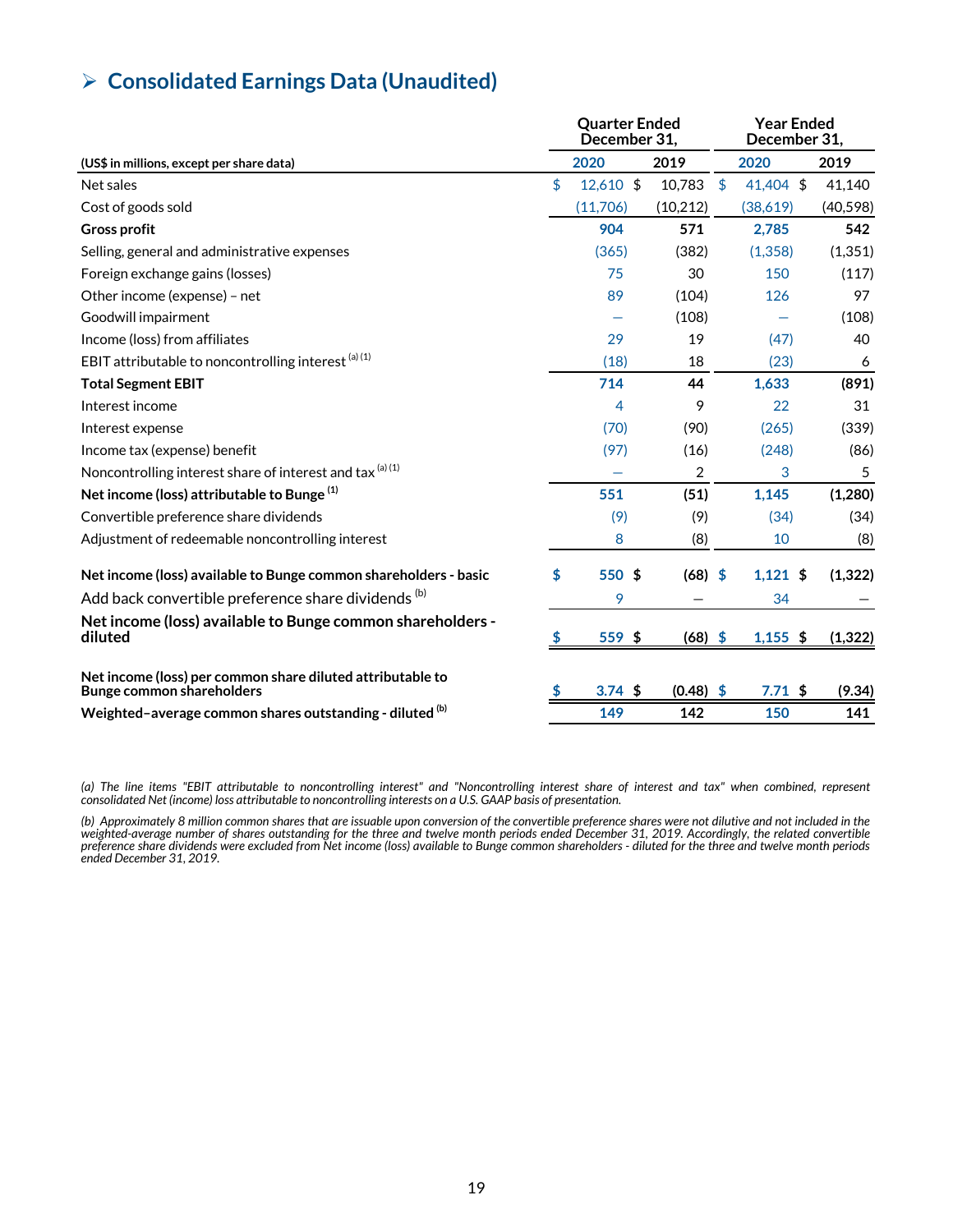# Ø **Condensed Consolidated Balance Sheets (Unaudited)**

|                                                                  | December 31, |           |        |  |  |
|------------------------------------------------------------------|--------------|-----------|--------|--|--|
| (US\$ in millions)                                               |              | 2020      | 2019   |  |  |
| <b>Assets</b>                                                    |              |           |        |  |  |
| Cash and cash equivalents                                        | \$           | $352$ \$  | 320    |  |  |
| Trade accounts receivable, net                                   |              | 1,717     | 1,705  |  |  |
| Inventories <sup>(a)</sup>                                       |              | 7,172     | 5,038  |  |  |
| Assets held for sale                                             |              | 672       | 72     |  |  |
| Other current assets                                             |              | 6,268     | 3,113  |  |  |
| <b>Total current assets</b>                                      |              | 16,181    | 10,248 |  |  |
| Property, plant and equipment, net                               |              | 3,775     | 4,132  |  |  |
| Operating lease assets                                           |              | 868       | 796    |  |  |
| Goodwill and other intangible assets, net                        |              | 1,115     | 1,194  |  |  |
| Investments in affiliates                                        |              | 631       | 827    |  |  |
| Other non-current assets                                         |              | 1,085     | 1,120  |  |  |
| <b>Total assets</b>                                              | \$           | 23,655 \$ | 18,317 |  |  |
| <b>Liabilities and Equity</b>                                    |              |           |        |  |  |
| Short-term debt                                                  | \$           | 2,828 \$  | 771    |  |  |
| Current portion of long-term debt                                |              | 8         | 507    |  |  |
| Trade accounts payable                                           |              | 2,636     | 2,842  |  |  |
| Current operating lease obligations                              |              | 235       | 216    |  |  |
| Liabilities held for sale                                        |              | 438       | 4      |  |  |
| Other current liabilities                                        |              | 4,840     | 2,255  |  |  |
| <b>Total current liabilities</b>                                 |              | 10,985    | 6,595  |  |  |
| Long-term debt                                                   |              | 4,452     | 3,716  |  |  |
| Non-current operating lease obligations                          |              | 581       | 539    |  |  |
| Other non-current liabilities                                    |              | 1,017     | 1,040  |  |  |
| <b>Total liabilities</b>                                         |              | 17,035    | 11,890 |  |  |
| Redeemable noncontrolling interest                               |              | 415       | 397    |  |  |
| <b>Total equity</b>                                              |              | 6,205     | 6,030  |  |  |
| Total liabilities, redeemable noncontrolling interest and equity | \$           | 23,655 \$ | 18,317 |  |  |

*(a) Includes readily marketable inventories of \$5,961 million and \$3,934 million at December 31, 2020 and December 31, 2019, respectively. Of these amounts, \$4,369 million and \$2,589 million, respectively, can be attributable to merchandising activities.*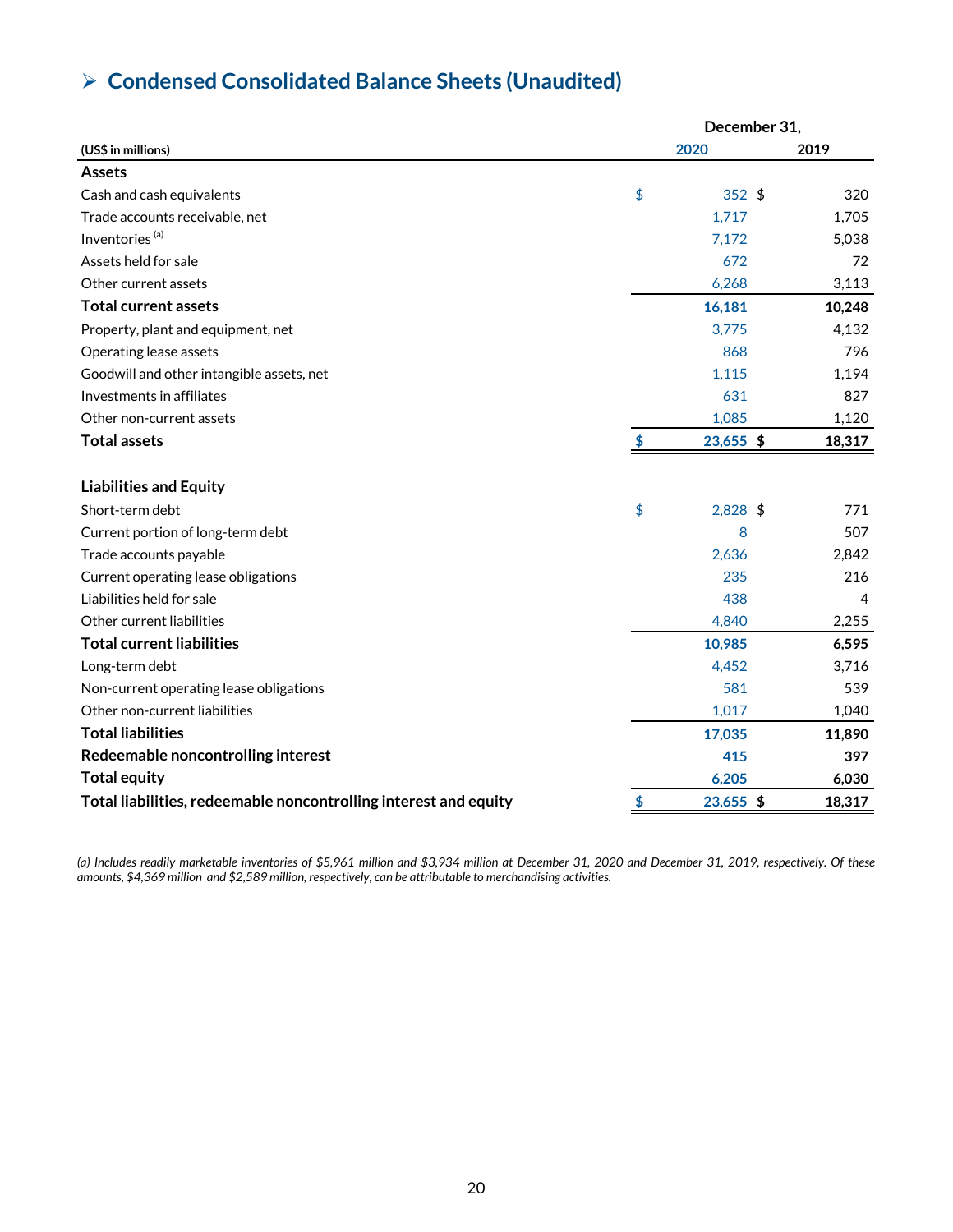# Ø **Condensed Consolidated Statements of Cash Flows (Unaudited)**

|                                                                                                 | Year Ended December 31, |            |         |  |  |  |
|-------------------------------------------------------------------------------------------------|-------------------------|------------|---------|--|--|--|
| (US\$ in millions)                                                                              |                         | 2020       | 2019    |  |  |  |
| <b>Operating Activities</b>                                                                     |                         |            |         |  |  |  |
| Net income (loss) <sup>(1)</sup>                                                                | \$                      | $1,165$ \$ | (1,291) |  |  |  |
| Adjustments to reconcile net income (loss) to cash provided by (used for) operating activities: |                         |            |         |  |  |  |
| Foreign exchange (gain) loss on net debt                                                        |                         | (206)      | 139     |  |  |  |
| Depreciation, depletion and amortization                                                        |                         | 435        | 548     |  |  |  |
| Deferred income tax (benefit)                                                                   |                         | 71         | (24)    |  |  |  |
| Impairment charges                                                                              |                         | 10         | 1,825   |  |  |  |
| Other, net                                                                                      |                         | 86         | (2)     |  |  |  |
| Changes in operating assets and liabilities, excluding the effects of acquisitions:             |                         |            |         |  |  |  |
| Trade accounts receivable                                                                       |                         | (255)      | (257)   |  |  |  |
| Inventories                                                                                     |                         | (2, 298)   | 504     |  |  |  |
| Secured advances to suppliers                                                                   |                         | (162)      | (100)   |  |  |  |
| Trade accounts payable and accrued liabilities                                                  |                         | 155        | (455)   |  |  |  |
| Advances on sales                                                                               |                         | (11)       | 15      |  |  |  |
| Net unrealized (gain) loss on derivative contracts                                              |                         | (127)      | (258)   |  |  |  |
| Margin deposits                                                                                 |                         | (502)      | 63      |  |  |  |
| Marketable securities                                                                           |                         | 46         | (226)   |  |  |  |
| Beneficial interest in securitized trade receivables                                            |                         | (2,015)    | (1,289) |  |  |  |
| Other, net                                                                                      |                         | 72         |         |  |  |  |
| Cash provided by (used for) operating activities                                                |                         | (3,536)    | (808)   |  |  |  |
| <b>Investing Activities</b>                                                                     |                         |            |         |  |  |  |
| Payments made for capital expenditures                                                          |                         | (365)      | (524)   |  |  |  |
| Proceeds from investments                                                                       |                         | 305        | 449     |  |  |  |
| Payments for investments                                                                        |                         | (337)      | (393)   |  |  |  |
| Settlement of net investment hedges                                                             |                         | 65         | (56)    |  |  |  |
| Proceeds from beneficial interest in securitized trade receivables                              |                         | 1,943      | 1,312   |  |  |  |
| Payments for investments in affiliates                                                          |                         | (14)       | (39)    |  |  |  |
| Proceeds from sale of investment in affiliates                                                  |                         |            | 19      |  |  |  |
| Proceeds from divestiture of business and disposal of property, plant, & equipment              |                         | 194        | 729     |  |  |  |
| Other, net                                                                                      |                         | 22         | 6       |  |  |  |
| Cash provided by (used for) investing activities                                                |                         | 1,813      | 1,503   |  |  |  |
| <b>Financing Activities</b>                                                                     |                         |            |         |  |  |  |
| Net borrowings (repayments) of short-term debt                                                  |                         |            | 16      |  |  |  |
| Net proceeds (repayments) of long-term debt                                                     |                         | 1,915      |         |  |  |  |
|                                                                                                 |                         | 287<br>9   | (454)   |  |  |  |
| Proceeds from the exercise of options for common shares                                         |                         |            | 17      |  |  |  |
| Repurchases of common shares                                                                    |                         | (100)      |         |  |  |  |
| Dividends paid to common and preference shareholders                                            |                         | (316)      | (317)   |  |  |  |
| Other, net                                                                                      |                         | (32)       | (33)    |  |  |  |
| Cash provided by (used for) financing activities                                                |                         | 1,763      | (771)   |  |  |  |
| Effect of exchange rate changes on cash and cash equivalents and restricted cash                |                         | 19         | 5       |  |  |  |
| Net increase (decrease) in cash and cash equivalents and restricted cash                        |                         | 59         | (71)    |  |  |  |
| Cash and cash equivalents and restricted cash - beginning of period                             |                         | 322        | 393     |  |  |  |
| Cash and cash equivalents and restricted cash - end of period                                   |                         | 381 \$     | 322     |  |  |  |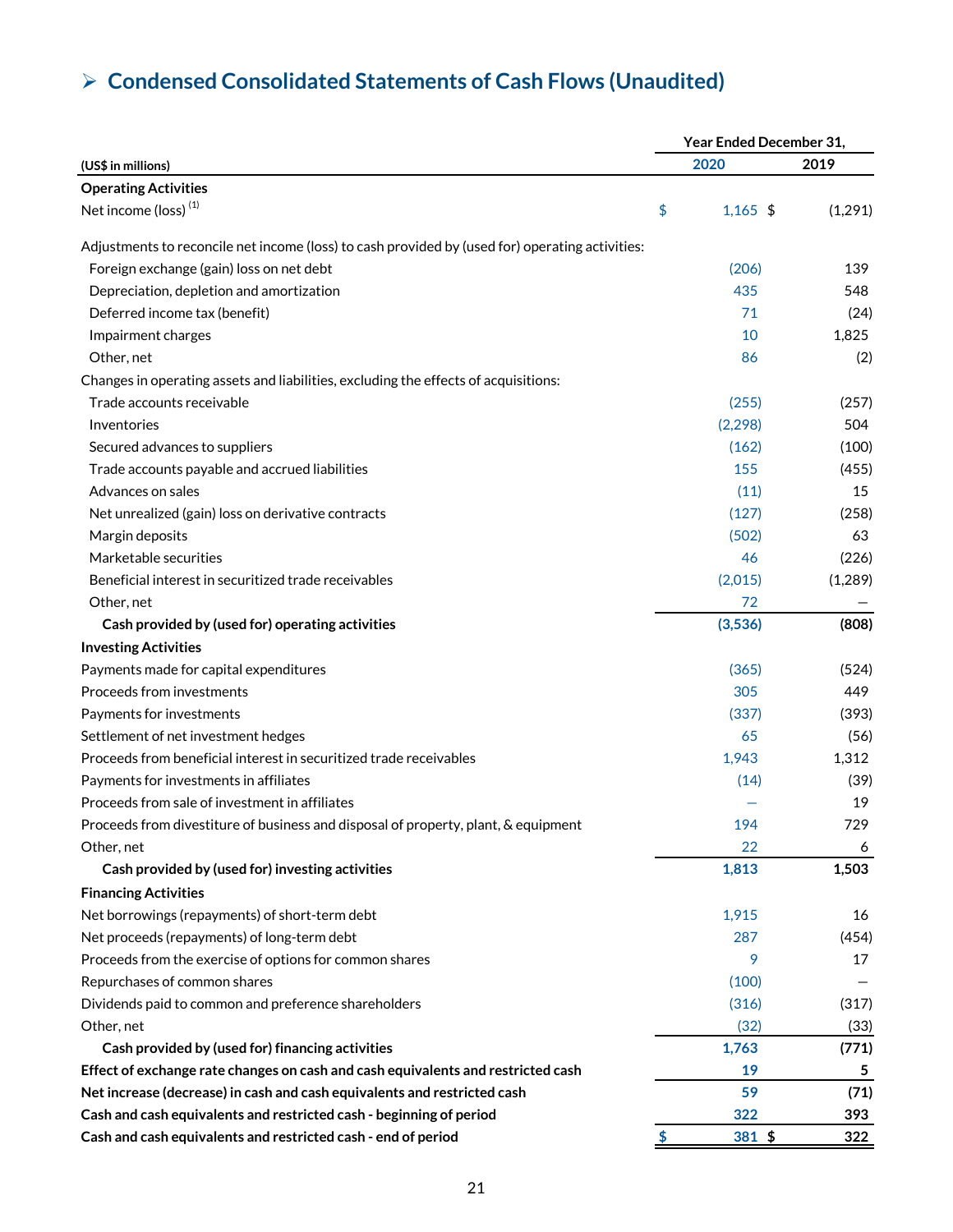### Ø **Definition and Reconciliation of Non-GAAP Measures**

This earnings release contains certain "non-GAAP financial measures" as defined in Regulation G of the Securities Exchange Act of 1934. Bunge has reconciled these non-GAAP financial measures to the most directly comparable U.S. GAAP measures below. These measures may not be comparable to similarly titled measures used by other companies.

### **Total Segment EBIT and Adjusted Total Segment EBIT**

Bunge uses segment earnings before interest and tax ("Segment EBIT") to evaluate the operating performance of its individual segments. Segment EBIT excludes EBIT attributable to noncontrolling interests. Bunge also uses Core Segment EBIT, Non-Core Segment EBIT and Total Segment EBIT to evaluate the operating performance of Bunge's Core reportable segments, Non-Core reportable segments, and Total reportable segments together with its corporate and other activities, respectively. Core Segment EBIT is the aggregate of the earnings before interest and taxes of each of Bunge's Agribusiness, Edible Oil Products, Milling Products, and Fertilizer segments. Non-Core Segment EBIT is the earnings before interest and taxes of Bunge's Sugar & Bioenergy segment. Total Segment EBIT is the aggregate of the earnings before interest and taxes of Bunge's Core and Non-Core reportable segments, together with its corporate and other activities.

Adjusted Core Segment EBIT, Adjusted Non-Core Segment EBIT, and Adjusted Total Segment EBIT, are calculated by excluding temporary mark-to-market timing differences as defined in note 3 below, and certain gains and (charges), as described in "Additional Financial Information" above, from Core Segment EBIT, Non-Core Segment EBIT, and Total Segment EBIT, respectively.

Core Segment EBIT, Non-Core Segment EBIT, Total Segment EBIT, Adjusted Core Segment EBIT, Adjusted Non-Core Segment EBIT, and Adjusted Total Segment EBIT are non-GAAP financial measures and are not intended to replace Net income (loss) attributable to Bunge, the most directly comparable U.S. GAAP financial measure. Bunge's management believes these non-GAAP measures are a useful measure of its reportable segments' operating profitability, since the measures allow for an evaluation of segment performance without regard to their financing methods or capital structure. For this reason, operating performance measures such as these non-GAAP measures are widely used by analysts and investors in Bunge's industries. These non-GAAP measures are not a measure of consolidated operating results under U.S. GAAP and should not be considered as an alternative to net income (loss) or any other measure of consolidated operating results under U.S. GAAP.

#### **Net Income (loss) attributable to Bunge to Adjusted Net Income (loss) available for common shareholders**

Adjusted Net Income (loss) excludes certain gains and (charges) and temporary mark-to-market timing differences as defined in note 3 below, and is a non-GAAP financial measure. This measure is not a measure of Net income (loss) attributable to Bunge, the most directly comparable U.S. GAAP financial measure. It should not be considered as an alternative Net Income (loss) attributable to Bunge, Net Income (loss) or any other measure of consolidated operating results under U.S. GAAP. Adjusted Net income (loss) is a useful measure of the Company's profitability.

We also have presented projected adjusted net income per common share for 2020. This information is provided only on a non-GAAP basis without reconciliation to projected net income per common share for 2020, the mostly directly comparable GAAP measure, due to the inability at this time to quantify certain amounts necessary for such reconciliation, including but not limited to future market price movements over the remainder of the year.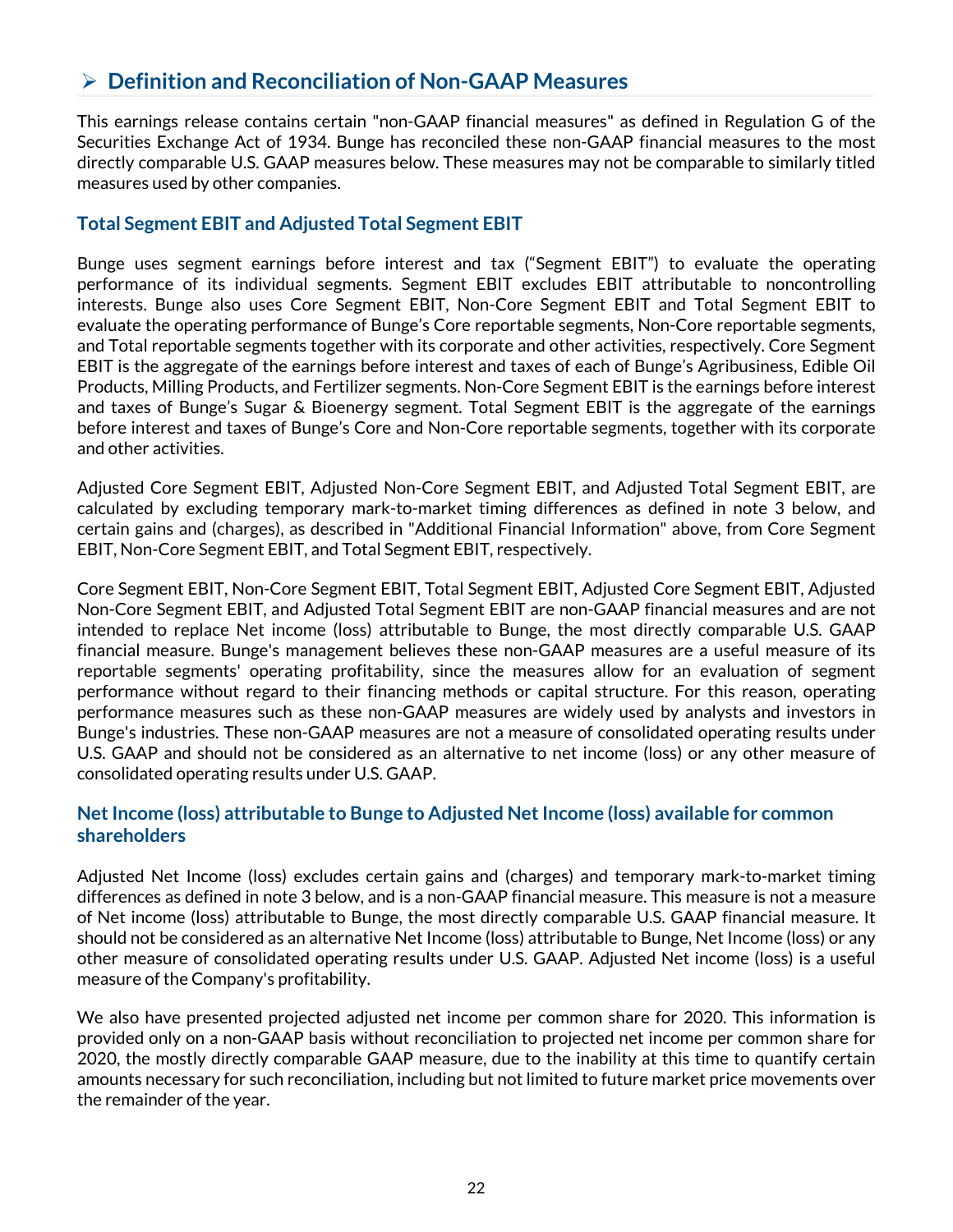|                                                   | <b>Ouarter Ended</b><br>December 31, |            |                           | Year Ended<br>December 31, |          |  |  |  |
|---------------------------------------------------|--------------------------------------|------------|---------------------------|----------------------------|----------|--|--|--|
| (US\$ in millions)                                | 2020                                 | 2019       |                           | 2020                       | 2019     |  |  |  |
| Net income (loss) attributable to Bunge           | \$<br>551 \$                         | $(51)$ \$  |                           | $1,145$ \$                 | (1,280)  |  |  |  |
| Interest income                                   | (4)                                  | (9)        |                           | (22)                       | (31)     |  |  |  |
| Interest expense                                  | 70                                   | 90         |                           | 265                        | 339      |  |  |  |
| Income tax expense (benefit)                      | 97                                   | 16         |                           | 248                        | 86       |  |  |  |
| Noncontrolling interest share of interest and tax |                                      | (2)        |                           | (3)                        | (5)      |  |  |  |
| <b>Total Segment EBIT</b>                         | \$<br>714 \$                         | 44         | $\boldsymbol{\mathsf{s}}$ | $1,633$ \$                 | (891)    |  |  |  |
| <b>Agribusiness EBIT</b>                          | \$<br>$467$ \$                       | 225        | \$                        | $1,482$ \$                 | 682      |  |  |  |
| Edible Oil Products EBIT                          | 267                                  | (40)       |                           | 440 \$                     | 121      |  |  |  |
| Milling EBIT                                      | 14                                   | 27         |                           | 78<br>\$                   | 88       |  |  |  |
| <b>Fertilizer EBIT</b>                            | 32                                   | 32         |                           | 85<br>\$                   | 62       |  |  |  |
| <b>Core Segment EBIT</b>                          | \$<br>780 \$                         | 244        | \$                        | $2,085$ \$                 | 953      |  |  |  |
| <b>Corporate and Other EBIT</b>                   | \$<br>$(91)$ \$                      | $(168)$ \$ |                           | $(365)$ \$                 | (245)    |  |  |  |
| Sugar & Bioenergy EBIT                            | \$<br>$25$ \$                        | $(32)$ \$  |                           | $(87)$ \$                  | (1, 599) |  |  |  |
| <b>Non-Core Segment EBIT</b>                      | \$<br>$25$ \$                        | $(32)$ \$  |                           | $(87)$ \$                  | (1, 599) |  |  |  |
| <b>Total Segment EBIT</b>                         | \$<br>$714$ \$                       | 44         | \$                        | $1,633$ \$                 | (891)    |  |  |  |
| Mark-to-market timing differences                 | 4                                    | 82         |                           | 190                        | 35       |  |  |  |
| Certain (gains) & charges                         | (135)                                | 239        |                           | (64)                       | 2,014    |  |  |  |
| <b>Adjusted Total Segment EBIT</b>                | \$<br>583 \$                         | 365        | \$                        | 1,759 \$                   | 1,158    |  |  |  |

Below is a reconciliation of Net income attributable to Bunge, to Total Segment EBIT, and Adjusted Total Segment EBIT: j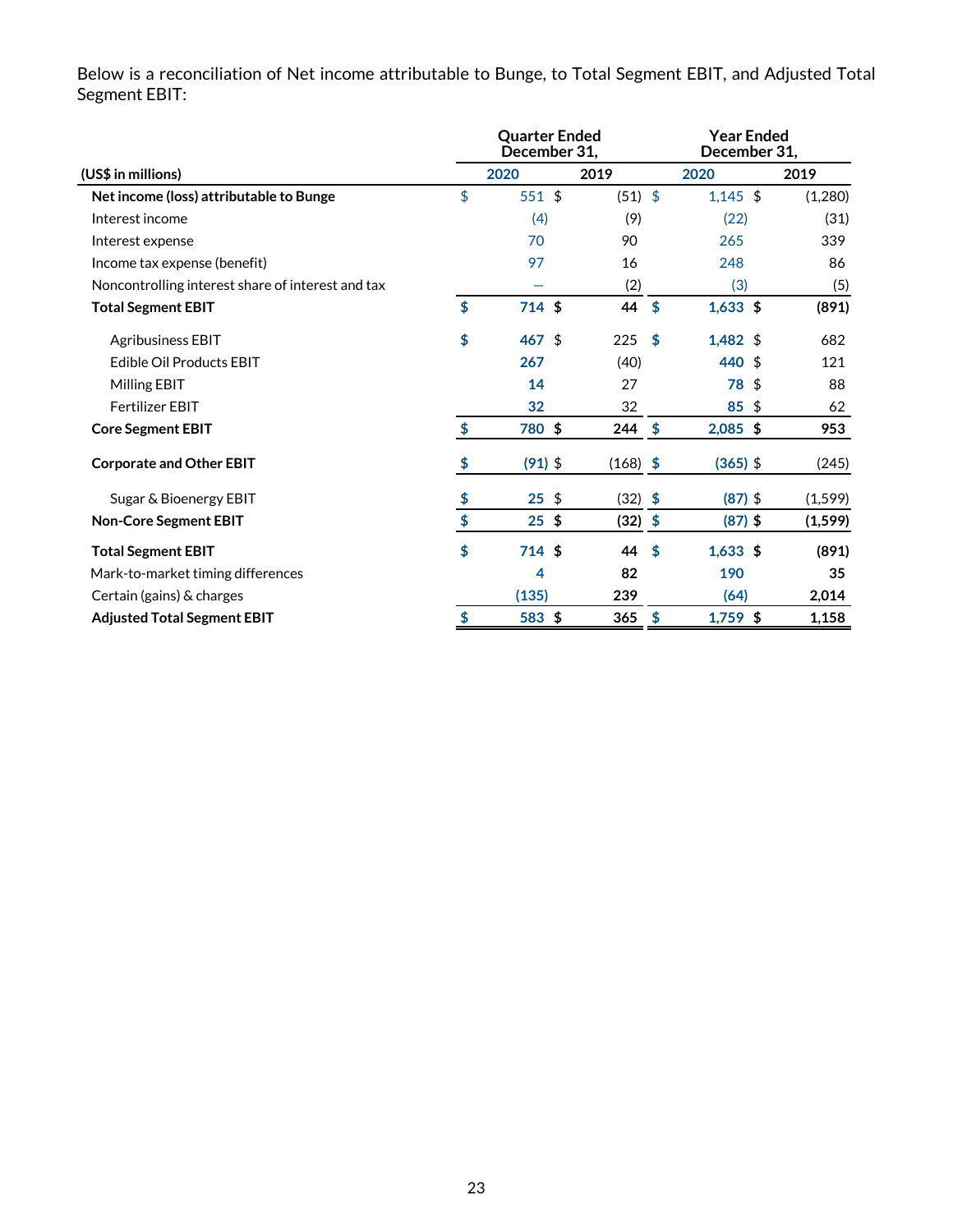Below is a reconciliation of Net income attributable to Bunge, to Adjusted Net income (loss) attributable to Bunge: j

|                                                                                            |    | <b>Quarter Ended</b><br>December 31, |      |                        | <b>Year Ended</b><br>December 31, |         |  |
|--------------------------------------------------------------------------------------------|----|--------------------------------------|------|------------------------|-----------------------------------|---------|--|
| (US\$ in millions, except per share data)                                                  |    | 2020                                 | 2019 |                        | 2020                              | 2019    |  |
| Net income (loss) attributable to Bunge                                                    | \$ | 551 \$                               | (51) | $\frac{1}{2}$          | $1,145$ \$                        | (1,280) |  |
| Adjustment for Mark-to-market timing differences                                           |    | (8)                                  | 64   |                        | 138                               | 26      |  |
| Adjusted for certain (gains) and charges:                                                  |    |                                      |      |                        |                                   |         |  |
| Severance, employee benefit, and other                                                     |    |                                      | 14   |                        | 3                                 | 36      |  |
| Impairment charges                                                                         |    |                                      | 108  |                        |                                   | 229     |  |
| Sugar restructuring charges                                                                |    |                                      | 1    |                        |                                   | 5       |  |
| Indirect tax (credits) and charges                                                         |    | (32)                                 | 26   |                        | (32)                              | 26      |  |
| Expired indemnification asset                                                              |    |                                      |      |                        |                                   | 11      |  |
| Gain on sale of assets                                                                     |    | (65)                                 | (13) |                        | (65)                              | (13)    |  |
| Gain on arbitration settlement                                                             |    |                                      |      |                        |                                   | (7)     |  |
| Acquisition integration costs                                                              |    |                                      | 3    |                        |                                   | 6       |  |
| Charges related to sale of Brazilian Sugar Business                                        |    |                                      | 69   |                        |                                   | 1,672   |  |
| Gain (loss), net on disposition of equity investment                                       |    |                                      | 5    |                        |                                   | 5       |  |
| Commercial claim provision                                                                 |    |                                      |      |                        | 66                                |         |  |
| U.S. pension plan partial settlement                                                       |    | 9                                    |      |                        | 9                                 |         |  |
| Income tax (benefits) charges and Interest                                                 |    |                                      | 29   |                        | (21)                              | (1)     |  |
| Adjusted Net income (loss) attributable to Bunge                                           | \$ | 455 \$                               | 255  | $\boldsymbol{\hat{S}}$ | $1,243$ \$                        | 715     |  |
| Convertible preference shares dividends <sup>(a)</sup>                                     |    |                                      |      |                        |                                   |         |  |
| Adjusted Net income (loss) available for common shareholders                               | \$ | 455 \$                               | 255  | \$                     | $1,243$ \$                        | 715     |  |
| Weighted-average common shares outstanding - diluted, adjusted (a)                         |    | 149                                  | 151  |                        | 150                               | 150     |  |
| Adjusted Net income (loss) per common share - diluted                                      | \$ | 3.05 \$                              | 1.69 | $\frac{1}{2}$          | $8.30~\frac{6}{3}$                | 4.76    |  |
|                                                                                            |    |                                      |      |                        |                                   |         |  |
| Weighted-average common shares outstanding - diluted                                       |    | 149                                  | 142  |                        | 150                               | 141     |  |
| Adjustment for stock options, restricted stock units, and convertible<br>preference shares |    |                                      | 9    |                        |                                   | 9       |  |
| Weighted-average common shares outstanding - diluted, adjusted                             |    | 149                                  | 151  |                        | 150                               | 150     |  |

*(a) Approximately 7 million outstanding stock options and contingently issuable restricted stock units were not dilutive and not included in the weightedaverage number of common shares outstanding for the quarters ended December 31, 2020 and 2019, and approximately 7 million outstanding stock options and contingently issuable restricted stock units were not dilutive and not included in the weighted-average number of common shares outstanding for the years ended December 31, 2020 and 2019.* 

### **Adjusted Funds From Operations**

Adjusted FFO is calculated by excluding from Cash provided by (used for) operating activities, foreign exchange gain (loss) on net debt, working capital changes and mark-to-market timing differences after tax. Adjusted FFO is a non-GAAP financial measure and is not intended to replace Cash provided by (used for) operating activities, the most directly comparable U.S. GAAP financial measure. Bunge management believes presentation of this measure allows investors to view its cash generating performance using the same measure that management uses in evaluating financial and business performance and trends without regard to foreign exchange gains and losses, working capital changes and mark-to-market timing differences. This non-GAAP measure is not a measure of consolidated cash flow under U.S. GAAP and should not be considered as an alternative to Cash provided by (used for) operating activities, Net increase (decrease) in cash and cash equivalents and restricted cash, or any other measure of consolidated cash flow under U.S. GAAP.